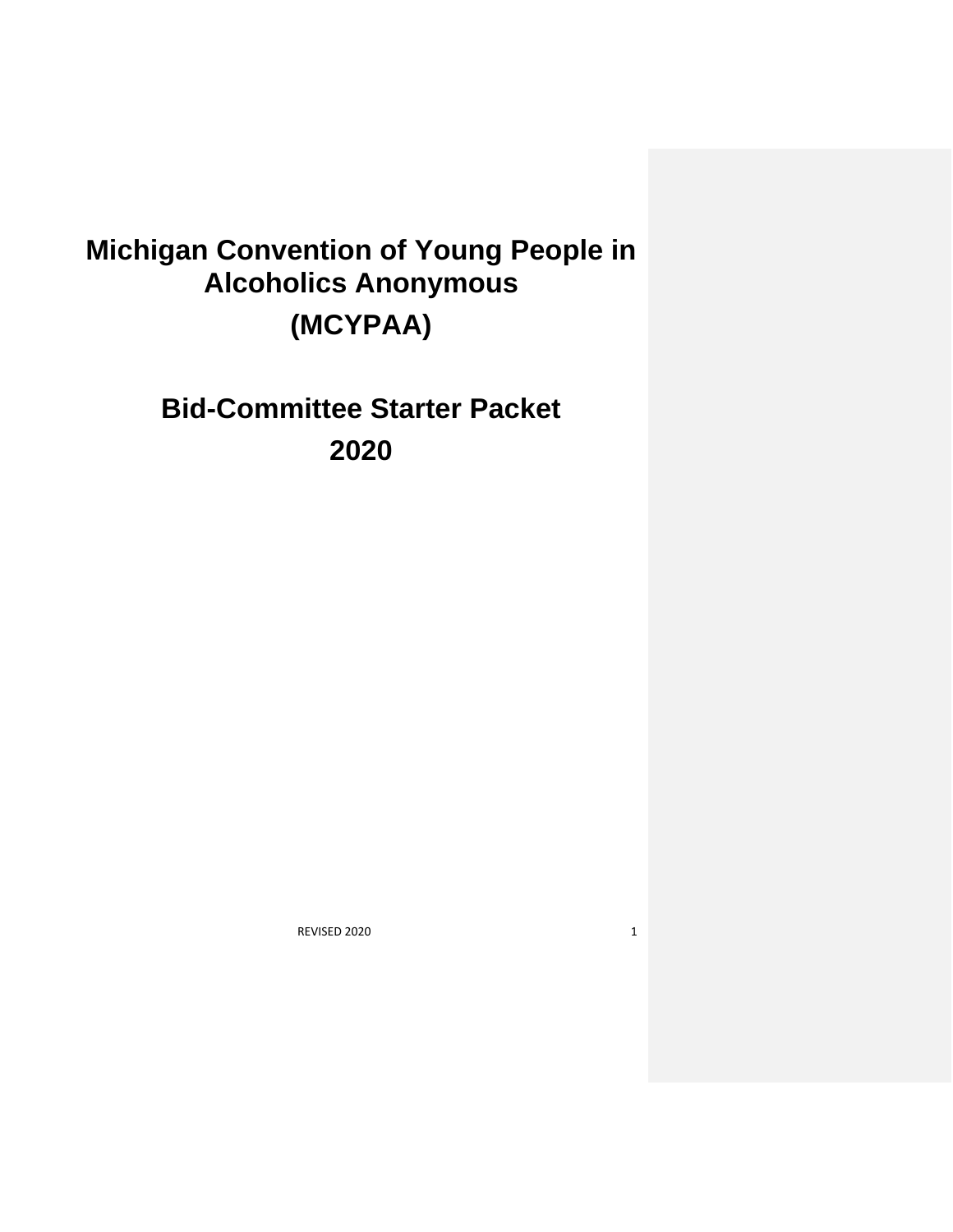# *Table of Contents*

|   | Cover Page                              |  |           |
|---|-----------------------------------------|--|-----------|
|   | <b>Table of Contents</b>                |  |           |
|   | <b>Welcome Letter</b>                   |  |           |
|   | <b>Advisory Council Contact Info</b>    |  | 4-5       |
|   | <b>MCYPAA Aims &amp; Purposes</b>       |  | 6         |
|   | History of MCYPAA Host Cities           |  | 7         |
|   | <b>Bidding Requirements</b>             |  | 8-9       |
|   |                                         |  |           |
| ٠ | <b>NDAH Policy (Safety)</b>             |  |           |
|   | What to Expect at MCYPAA                |  |           |
|   | Third Legacy Procedure                  |  |           |
|   | <b>General Description of Positions</b> |  | 18-20     |
|   | What is a Sub-Committee?                |  |           |
|   | <b>Outreach Strategies</b>              |  | $25 - 26$ |
|   | <b>Example Committee Bylaws</b>         |  | 27        |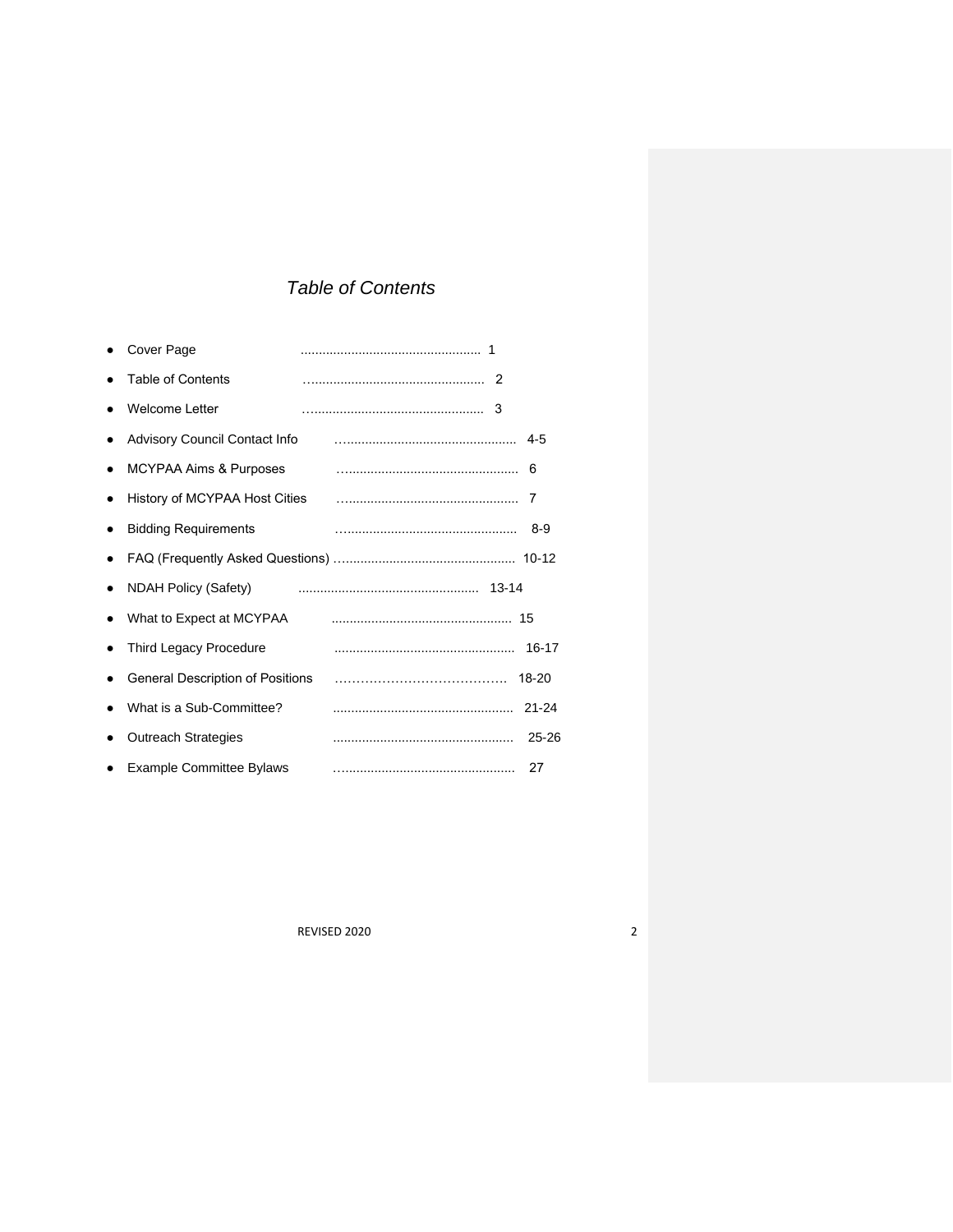## Dear Young Person in AA,

We would like to invite you to participate in the Michigan Convention of Young People in Alcoholics Anonymous, or MCYPAA. This event is an annual convention that takes place the weekend after Thanksgiving in a different city every year. Several hundred recovering alcoholics gather together to celebrate sobriety. We have speakers and topic panels along with entertainment and lots of fellowship. This convention is geared toward "young people", and gives us the opportunity to share our experience in recovery.

In addition to the convention, MCYPAA Service Committees (bid committees) are active throughout the state all year long. These committees host sober events, participate in outreaching the convention, and help carry the message of recovery to other young people. They are also "bidding" to host the convention in their city the following year. Participating in a MCYPAA service committee is a great way to build relationships and have fun in sobriety.

My experience participating in MCYPAA was life altering. I got sober in a smaller community with very few people the same age as me (I was 22). I was craving a fellowship of individuals who were serious about sobriety but still wanted to have fun. MCYPAA gave me that community. It also gave me the chance to do a lot of service work and develop a skill set that has carried into my academic and professional life. I feel so blessed to continue to serve MCYPAA and I hope that I can carry this message to you.

This packet provides information about starting a MCYPAA Service Committee and bidding for the convention. These basic guidelines are useful but limited. Part of participating on a committee is to learn together as you go. Advisory Council members and other service committee members are available to help.

On behalf of the MCYPAA Advisory Council,

*MCYPAA 2012 Host Committee Member YPAA Enthusiast*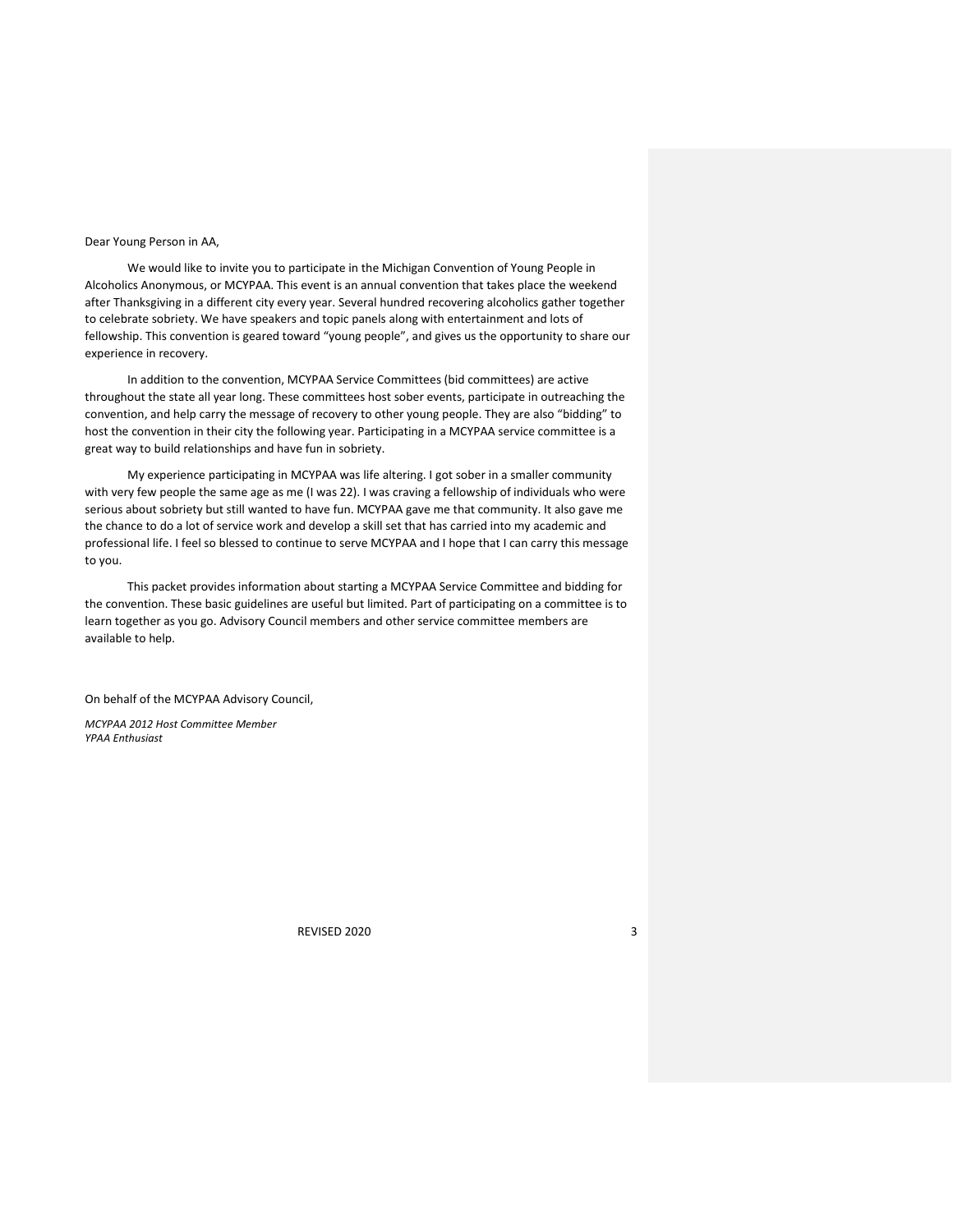# **Michigan Convention of Young People in Alcoholics Anonymous**

# **(MCYPAA)**

# **2020-2021 Advisory Council Contacts**

| <b>CHAIRPERSON</b>                           | Andy R         | Ann Arbor<br>2016              | Andy.r@mcypaa.org   |
|----------------------------------------------|----------------|--------------------------------|---------------------|
| <b>CO-CHAIR</b>                              | Megan S.       | Oakland<br>2017                | megan@mcypaa.org    |
| <b>TREASURER</b>                             | Mara P.        | Oakland<br>2017                | mara@mcypaa.org     |
| <b>CO-TREASURER</b>                          | Damian L.      | <b>Grand Rapids</b><br>2018    | Damian@mcypaa.org   |
| <b>SECRETARY</b>                             | Andrew B.      | Oakland<br>2017                | Andy.b@mcypaa.org   |
| <b>CO-SECRETARY</b>                          | Christopher B. | <b>Grand Rapids</b><br>2018    | Chris@mcypaa.org    |
| <b>OUTREACH</b>                              | Alexis J.      | <b>Grand Rapids</b><br>2018    | Alexis.j@mcypaa.org |
| <b>CO-OUTREACH</b>                           | Tine N.        | Detroit Suburbs<br>2019        | Tine@mcypaa.org     |
| <b>PUBLIC INFO</b>                           | Dominic E.     | Ann Arbor<br>2016              | Dom@mcypaa.org      |
| <b>CO-PUBLIC INFO</b>                        |                |                                |                     |
| <b>WEB-SITE</b>                              | Holly L.       | <b>Detroit Suburbs</b><br>2019 | Holly@mcypaa.org    |
| <b>CO-WEBSITE</b>                            |                |                                |                     |
| <b>COMMITTEE</b><br><b>COORDINATOR</b>       | Jason K.       | Oakland<br>2017                | Jason@mcypaa.org    |
| <b>CO-COMMITTEE</b><br><b>COORDINATOR</b>    | Josh M.        | <b>Grand Rapids</b><br>2018    | Josh@mcypaa.org     |
| <b>CO-CO-COMMITTEE</b><br><b>COORDINATOR</b> | Rob G.         | <b>Detroit Suburbs</b><br>2019 | Rob@mcypaa.org      |
| <b>ARCHIVIST</b>                             | Bobby M.       | Ann Arbor<br>2016              | Bobby@mcypaa.org    |
| Data Aggregate<br>Master                     | Brandon P.     | <b>Detroit Suburbs</b><br>2019 | Brandon@mcypaa.org  |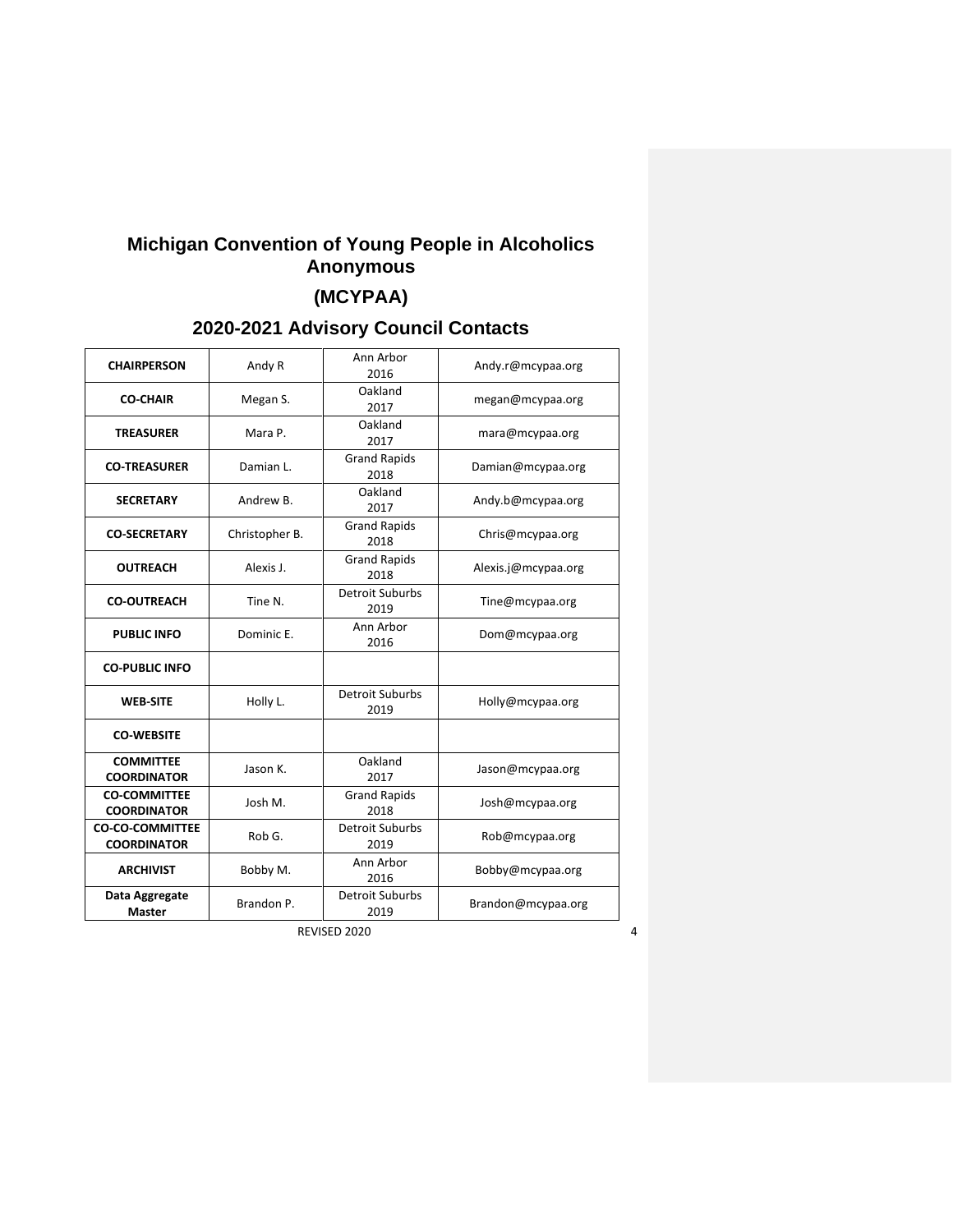| 42 Rolling on |  |  |
|---------------|--|--|
| 42 Rolling on |  |  |
| 42 Rolling on |  |  |
| 42 Rolling on |  |  |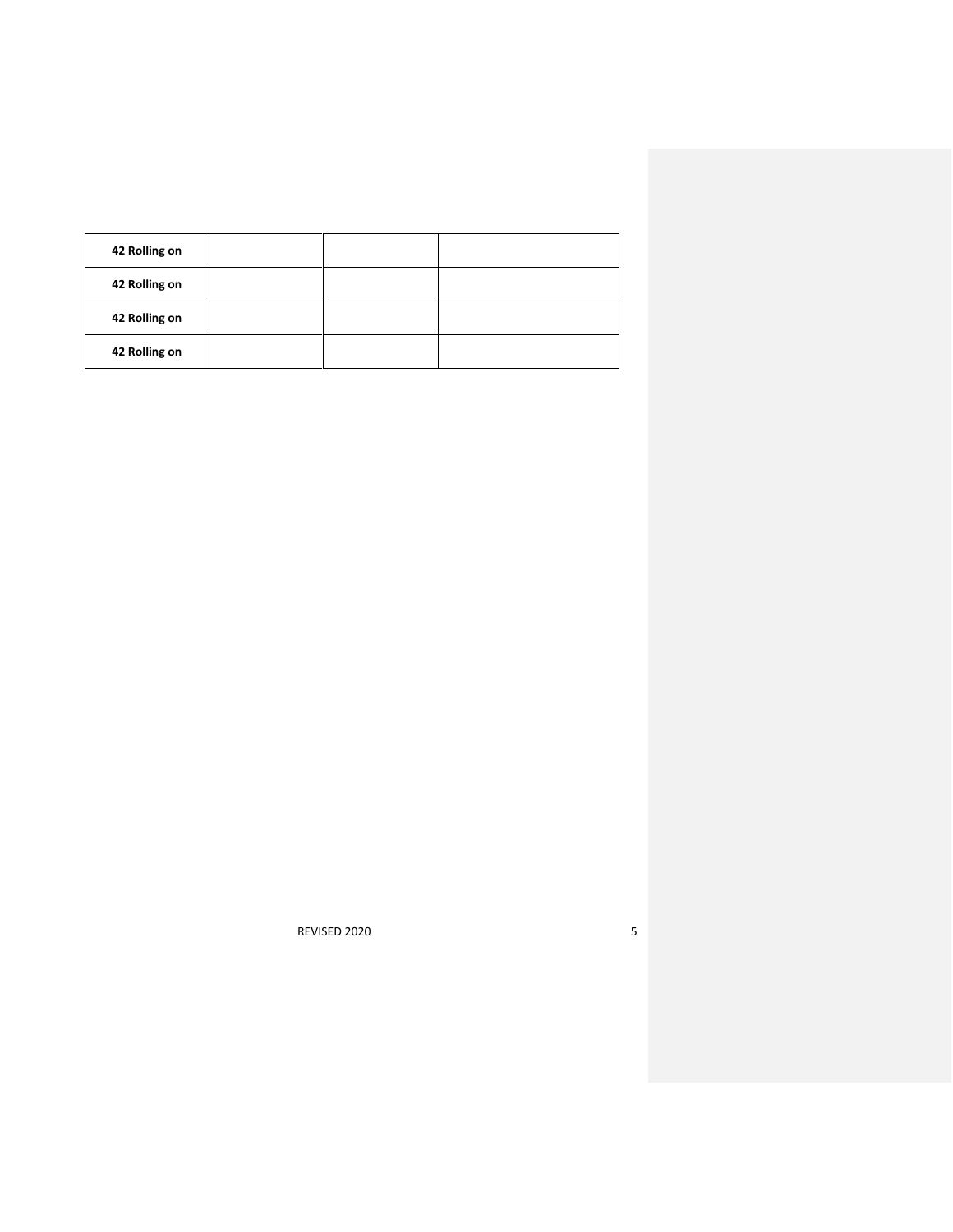# **Michigan Convention of Young People in Alcoholics Anonymous (MCYPAA)**

## *Aims and Purposes*

Our primary purpose is to stay sober and help alcoholics to achieve sobriety. We direct our attention towards young people by providing the Michigan Convention of Young People in AA, which meets annually around the Thanksgiving Holiday. Experience has shown MCYPAA as a prime opportunity for young people to participate and share their experience within AA as a whole.

We encourage all AAs, Al-anons, A.C.o.As, and Al-ateens to participate in and support MCYPAA. Non-alcoholics are also welcome to attend all open meetings to further public awareness and understanding of alcoholism.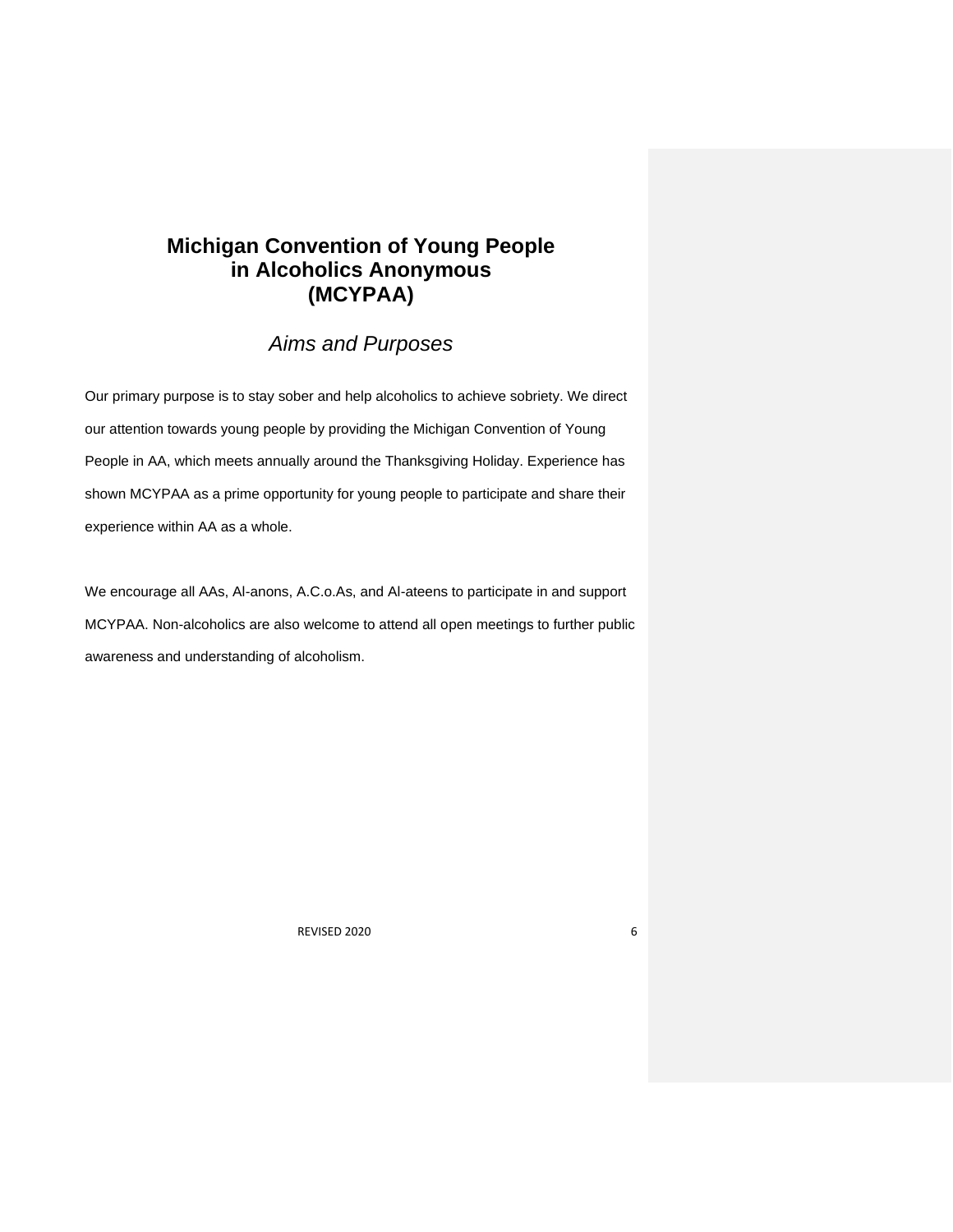## **History of MCYPAA Host Cities and Convention Themes**

| 41             | 2019 | Detroit                         | <b>TBD</b>                                                       |
|----------------|------|---------------------------------|------------------------------------------------------------------|
| 40             | 2018 | <b>Grand Rapids</b>             | "Rescued From Shipwreck"                                         |
| 39             | 2017 | Oakland County/Novi             | "Sunlight of the Spirit"                                         |
| 38             | 2016 | Ann Arbor/Ypsilanti             | "Survive and Rediscover Life"                                    |
| 37             | 2015 | Lansing                         | "Rocketed into a Fourth Dimension of Existence"                  |
| 36             | 2014 | Flint/Auburn Hills              | "Position of Neutrality"                                         |
| 35             | 2013 | Northern Michigan/Traverse City | "If you persist, remarkable things will happen"                  |
| 34             | 2012 | Mt. Pleasant                    | "There Is a Solution"                                            |
| 33             | 2011 | Lansing                         | "New Found Faith and Hope"                                       |
| 32             | 2010 | <b>Grand Rapids</b>             | "Faith Without Works is Dead"                                    |
| 31             | 2009 | East Side/Port Huron            | "Willingness is the Key"                                         |
| 30             | 2008 | Monroe                          | "Life Will Take on New Meaning"                                  |
| 29             | 2007 | <b>East Lansing</b>             | "A New Beginning"                                                |
| 28             | 2006 | Kalamazoo                       | "We Have Been Rocketed into a Fourth Dimension"                  |
| 27             | 2005 | <b>Grand Rapids</b>             | "Spiritual Structure Can Be Built"                               |
| 26             | 2004 | Ann Arbor                       | "Join us on the Broad Highway/Age of Miracles"                   |
| 25             | 2003 | Lansing                         | "Life Will Take on New Meaning"                                  |
| 24             | 2002 | <b>Battle Creek</b>             | "To Be Helpful is our Only Aim"                                  |
| 23             | 2001 | <b>Grand Rapids</b>             | "True Freedom of the Human Spirit"                               |
| 22             | 2000 | Northern Michigan               | "The Realm of the Spirit is open, we believe, to all men"        |
| 21             | 1999 | Dearborn                        | "A New World Came Into View"                                     |
| 20             | 1998 | Flint                           | "To Thine Own Self Be True"                                      |
| 19             | 1997 | <b>Grand Rapids</b>             | "Carry the Message"                                              |
| 18             | 1996 | North Oakland                   | "We Shall be with You in the Fellowship of the Spirit"           |
| 17             | 1995 | <b>Metro Detroit</b>            | "Life Will Take on New Meaning"                                  |
| 16             | 1994 | <b>East Lansing</b>             | "We are not a glum lot"                                          |
| 15             | 1993 | Ann Arbor                       | "Alone No More"                                                  |
| 14             | 1992 | <b>Grand Rapids</b>             | "Back to Basics                                                  |
| 13             | 1991 | Charlevoix                      | "Dreams are Miracles"                                            |
| 12             | 1990 | <b>Benton Harbor</b>            | "Just For Today"                                                 |
| 11             | 1989 | Lansing                         | "Free To Reach Your Dreams"                                      |
| 10             | 1988 | Southfield                      | "To Thine Own Self Be True"                                      |
| 9              | 1987 | St. Joseph                      | "Going to Any Lengths"                                           |
| 8              | 1986 | Southfield                      | "Be With The Winners"                                            |
| $\overline{7}$ | 1985 | Grand Rapids/Muskegon           | "Unity, Service, Recovery: Trust God, Help Others, Clean House"  |
| 6              | 1984 | Ann Arbor                       | "United, Service, Recovery: Trust God, Help Others, Clean House" |
| 5              | 1983 | Flint                           | "Unity, Service, Recovery"                                       |
| $\overline{4}$ | 1982 | Kalamazoo                       | "Unity, Service, Recovery: Keep the Miracle Happening"           |
| 3              | 1981 | Lansing                         | "Unity, Service, Recovery"                                       |
| $\overline{2}$ | 1980 | Ann Arbor                       | "Unity, Service, Recovery: People Who Need People"               |
| $\mathbf{1}$   | 1979 | Ann Arbor                       | "Unity, Service, Recovery"                                       |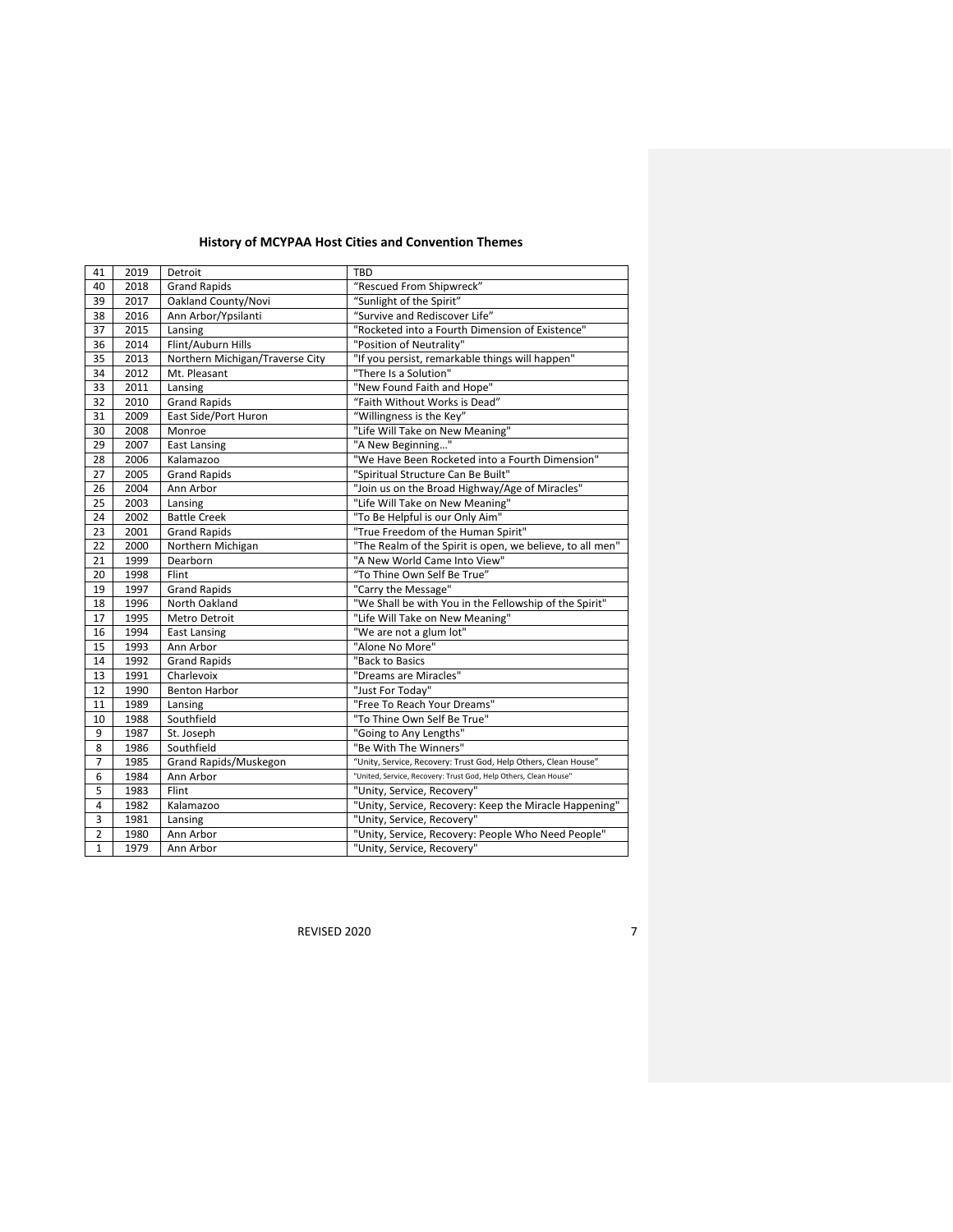## **MCYPAA Bid Requirements**

*(revised Nov 25, 2017)*

Owing to the growing size of our convention along with new challenges in maintaining financial accounts, the Michigan Convention of Young People in AA Advisory Council (MCYPAAC) has recently revised bidding requirements for our annual convention beginning with bids for MCYPAA 41. We have segregated some of the items into strict "requirements' ' and "suggestions" to provide more autonomy to Bidders to present what they feel is the best bid package.

1. Required: Bidders must have commitments of availability from housing facilities for the weekend prior to, the weekend of, or the weekend following Thanksgiving. Such agreements will denote that the Michigan Convention of Young People in AA (MCYPAA) will not be required to fill a minimum number of persons staying at the hotel to hold the convention there. Nor will MCYPAA or MCYPAAAC be held liable for any damage to individual guest rooms. This must be in the form of a formal hotel contract as to expedite securing the contract upon being awarded the convention (usually in the form of a deposit).

Suggested: Bidders should provide two housing facility options/contracts, one of which is the weekend of Thanksgiving.

- 2. Required: Bidders must have the date of the banquet, proof of the availability of facilities and meeting rooms, and the date the guarantee is required.
- 3. Required: Bidders must show proof that the housing facilities, banquet facilities, and meeting rooms are all within easy walking distance of each other.
- 4. Required: Assurance must be given that no other large-scale AA activity is planned in the city during the convention. Suggested: A statement of support from the local intergroups, Districts, and/or Area should be provided.
- 5. Required: Bidders will be required to demonstrate financial capabilities within the traditions of AA as a whole. A financial statement to date is required for the bid. Bidders must design and use a bookkeeping system for all bidding committee funds. Suggested: A separate and distinct bank account should be maintained for all bidding committee funds.
- 6. Required: Two projected budgets shall be submitted to MCYPAAAC. The first budget will detail convention costs and expenses (meeting rooms, coffee, banquet, entertainment, etc.) and sources of income (merchandise sales, registrations, events, etc.). These should be derived from your contract and financial figures from previous

REVISED 2020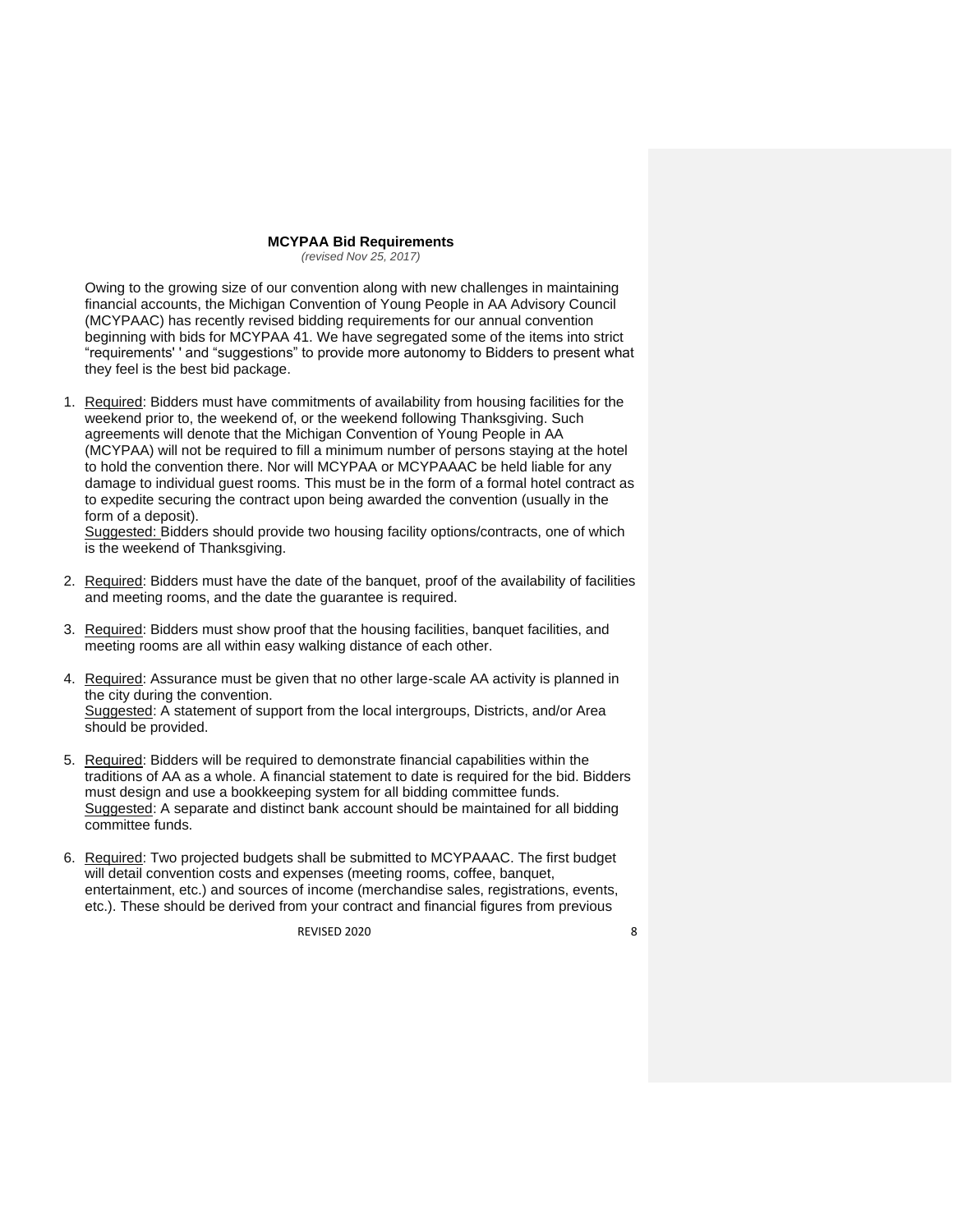conventions (available from MCYPAAC). The second budget will be a "worst-case" scenario, showing the minimum expense of the convention under legal obligation from the hotel contract.

- 7. Required: Bidders must have a general outreach plan for the convention. Suggested: Assistance with outreaching current convention with Host Committee highly encouraged.
- 8. Required: Bidders must submit a digital copy of their bid packet one week prior to the start of the convention to **bids@mcypaa.org.** Six printed copies must be brought to the convention to be submitted to MCYPAAC.
- 9. Required: There will be a maximum time limit of 30 minutes for the presentation of bids. This includes skit, packet presentation, and Q&A from MCYPAAC.
- 10. Required: Bidders must be prepared to sell pre-registrations immediately upon being awarded the convention.
- 11.Required: Bidders must agree to follow the Host Committee Responsibilities from the Michigan Convention of Young People in Alcoholics Anonymous Advisory Council.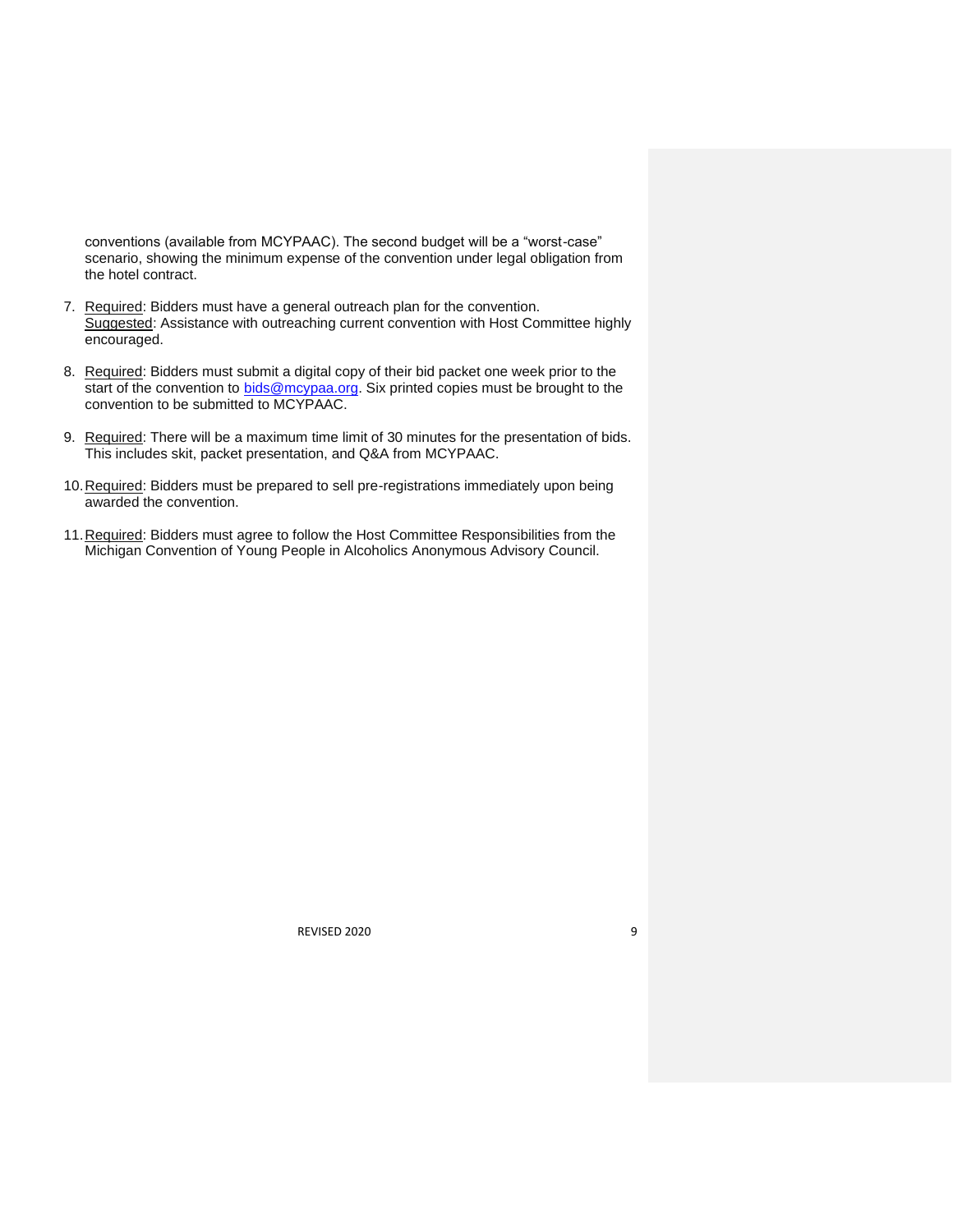# **FAQ:** Questions Typically Asked By Bid Committees

#### **How do you start a Bid Committee?**

You find a group of people interested in doing service work and having the convention in your city.

### **Who can join a Bid Committee?**

Tradition Three: The only requirement for membership is a desire to stop drinking.

## **What positions consist of a Bid Committee?**

An example of a typical bid committee roster might look something like: Chairperson, Co-Chairperson, Treasurer, Co-Treasurer, Secretary, Co-Secretary, Hotels Chairperson, Hotels Co-Chairperson, Special Events Chairperson, Special Events Co-Chairperson, Outreach Chairperson, Outreach Co-Chairperson, Merchandise Chairperson, Merchandise Co-Chairperson, Graphic & Design Chairperson, Graphics & Design Co-Chairperson, Hospitality Chairperson, Hospitality Co-Chairperson, Fun & Unity Chairperson, Fun & Unity Co-Chairperson, Etc.

Each position outlined as a Chairperson is typically the Chairperson of that specific Sub Committee.

For example, the Outreach Chairperson is the Chairperson of the Outreach Subcommittee. They may call Outreach Subcommittee Meetings and can potentially generate and designate positions on the Outreach Subcommittee to perform various Outreach related tasks.

However, Tradition Four outlines each group being autonomous, so every committee can have whichever positions it sees fit.

## **Who can run a Committee Meeting?**

Usually the Chairperson would facilitate the committee's meetings. The Co-Chairperson would fill the role in the Chairperson's absence.

At a sub-committee meeting, usually the Chairperson of that Sub Committee would facilitate the meeting.

## **What is a Steering Committee?**

When a decision cannot be made within the committee, or is required to be made within a time period outside of the committee's meetings, the committee usually has elected three to five members of a "steering committee" to be able to make decisions upon the committee's behalf. Usually the group decides who and how the steering committee will operate earlier than later.

## **Does each position have a description and where do we find them?**

The Advisory Council has descriptions of all positions. Simply ask or request the job descriptions and they will be passed on to you. Usually this is done when a Bid Committee is forming.

## **Does the Advisory Council have a website?**

Yes! Advisory Council can be found and contacted at mcypaa.org.

**How do we stay in contact with Advisory throughout the year?**

Reference the contact information on the website and e-mail us early and often. The Advisory Council is more than happy to field emails, phone calls, and/or attend Bid Committee meetings to help.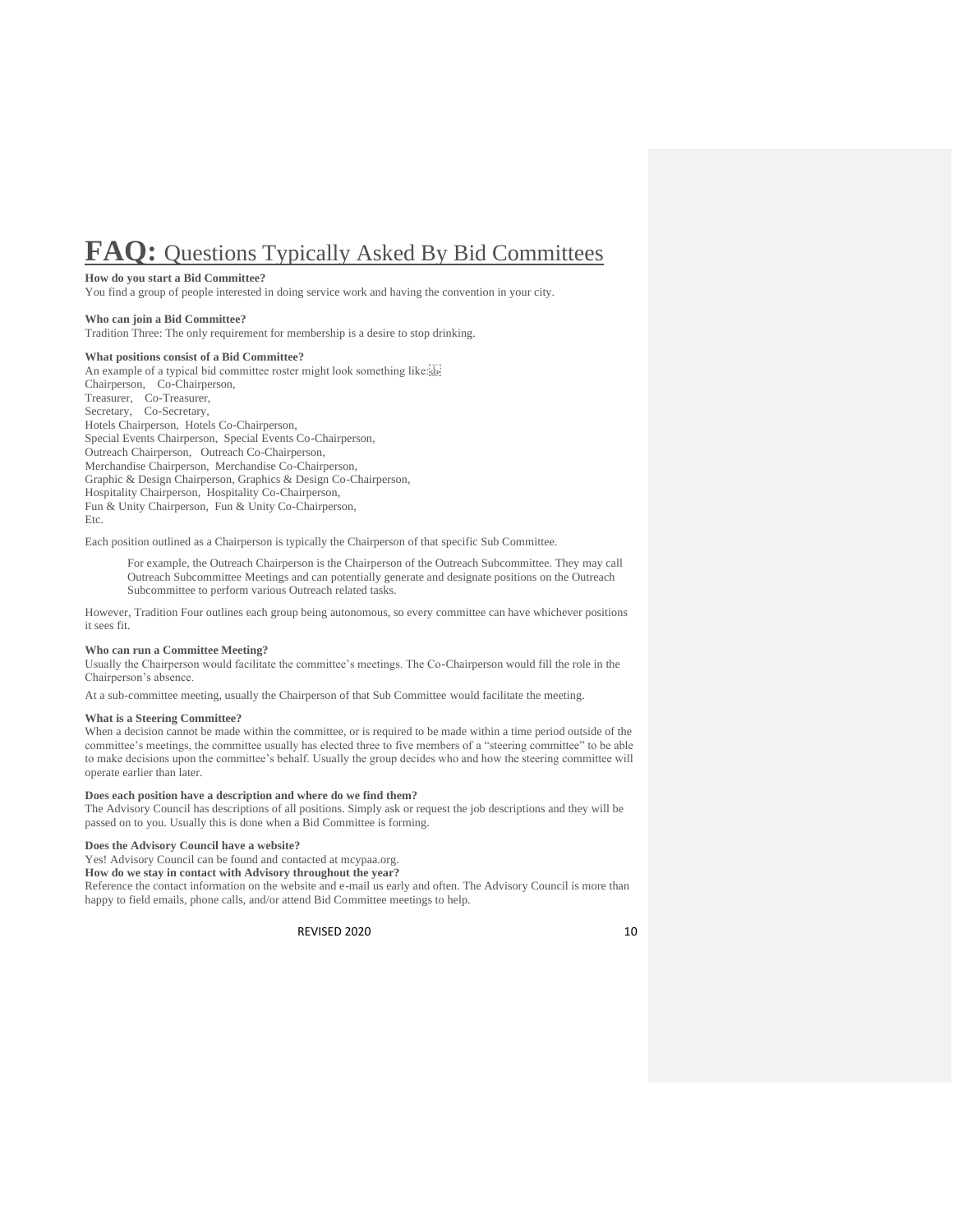## **If we have questions throughout the year WHOM on the council do we ask?**

Anyone serving on the Advisory Council can answer questions you may have throughout the bidding year.

#### **Group Inventories; how and why?**

When members of a committee feel like they're not working as one group, it can utilize a process referred to as a group inventory. This process is used to identify issues and handle them using the principles of AA. It should be done with an advisor (not necessarily an Advisory Council member but a person who has done a group inventory before).

#### **How do you open a bank account?**

This is a great question! The answer is complicated. There are resources available through A.A General Service [Office,](http://www.aa.org/assets/en_US/mg-15_finance.pdf) however, we suggest contacting an Advisory Council member and we would be happy to assist you with getting an account opened.

## **How many years do you Bid before you get to Host?**

AS LONG AS IT TAKES! NEVER GIVE UP! REMEMBER THE FUN IS IN THE BIDDING!!!!

## **Why should Bid Committees and Host Committees send their meeting minutes to Advisory?**

This makes it easier for us to have a general idea of what is going on with the bid cities and host committee so we can be of maximum service throughout the year. It can help us identify issues that we can help committees with.

## **How much merchandise should a Bid Committee purchase?**

The general rule to start with in regards to merchandise is to sell your current supply before ordering more. The trends have shown it to be beneficial to order a small amount and when you sell out, you order more. Yes, even before a convention you should be cautious to not over order. It is always better to sell out than be stuck with merchandise after the convention is over.

## **How do you get Hotels to lower costs for a young people convention?**

To begin, it's suggested you approach any hotel with an RFP (Request For Proposal). This is a document outlining your basic needs for the convention, ie: timetable, room block, conference space, food and beverage, etc. The process thereafter will vary for each facility, but typically the negotiating process is one that would benefit from starting earlier than later. An important resource to not overlook is the documented numbers from previous MCYPAA's. This will show the hotel how much money they could potentially make from our group. Negotiating hotel contracts basically comes down to three key aspects: hotel room rate, conference space cost, and food and beverage cost. Attempting to balance these items between what the hotel will want and what would benefit MCYPAA the most is where the magic happens.

## **When problems arise on bid committee can we call on advisory to help with an issue?**

Whenever a situation happens on a bid committee, advisory will always be there to help. However, the group conscience of the bid committee will have final word. Advisory is there only to help offer their experience and maintain the vibe.

## C**an Bid Committees and/or Host committees attend Advisory Council meetings?**

Yes, anyone is welcome to attend advisory council meetings. The only meeting that is not open to the public is convention weekend.

*Updated November 2018*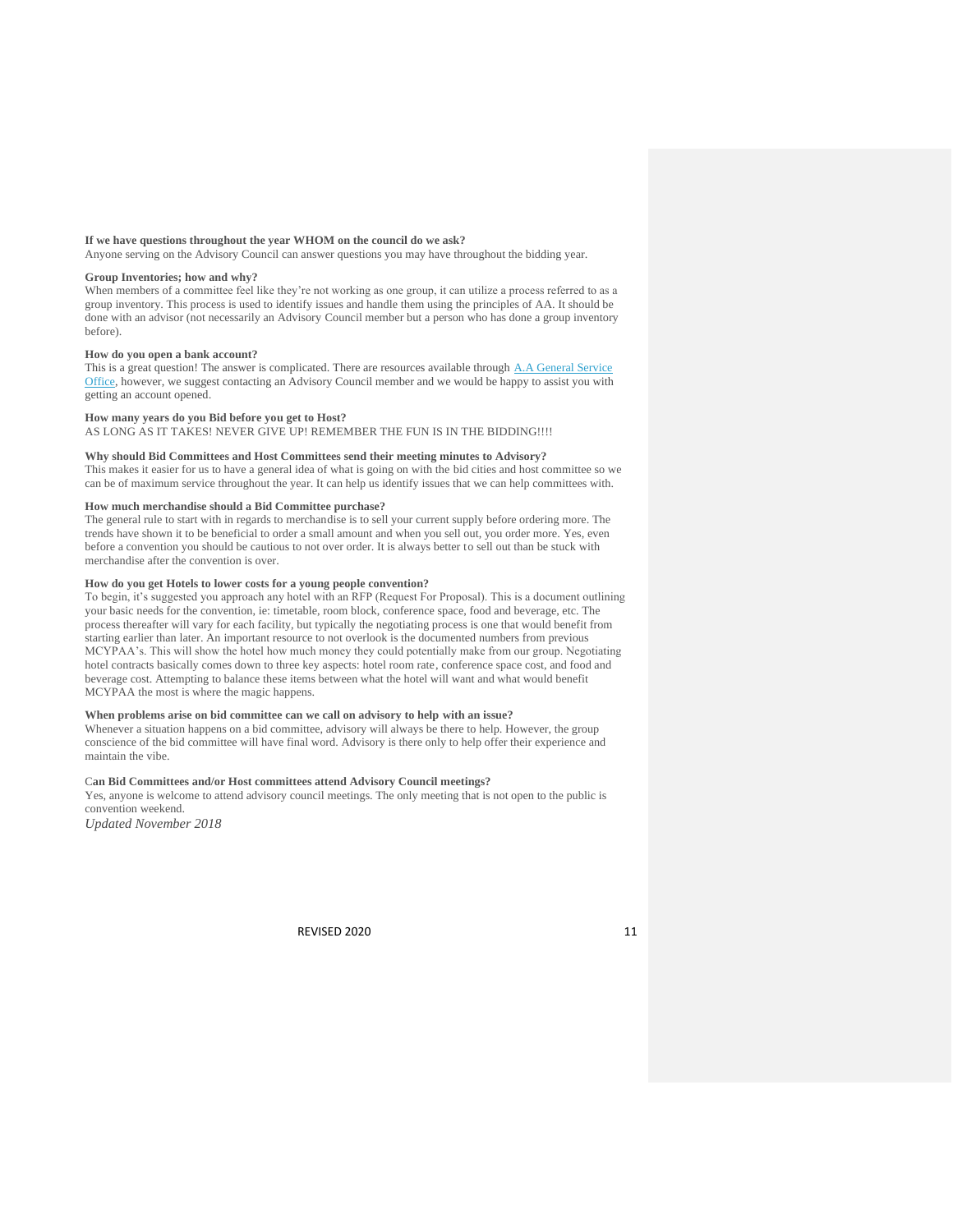**The Michigan Convention of Young People In Alcoholics Anonymous Advisory Council**

## **NON-DISCRIMINATION AND ANTI-HARASSMENT POLICY**

The Michigan Convention of Young People in Alcoholics Anonymous ("MCYPAA") adheres to the spiritual principles of Alcoholics Anonymous ("AA"), its 12 Steps, Traditions, and Concepts. MCYPAA is committed to an environment that is free of discrimination and harassment, including sexual harassment. To this end, MCYPAA requires the MCYPAA Advisory Council ("Advisory Council"), MCYPAA Host Committee ("Host Committee") members, Bid Committee members,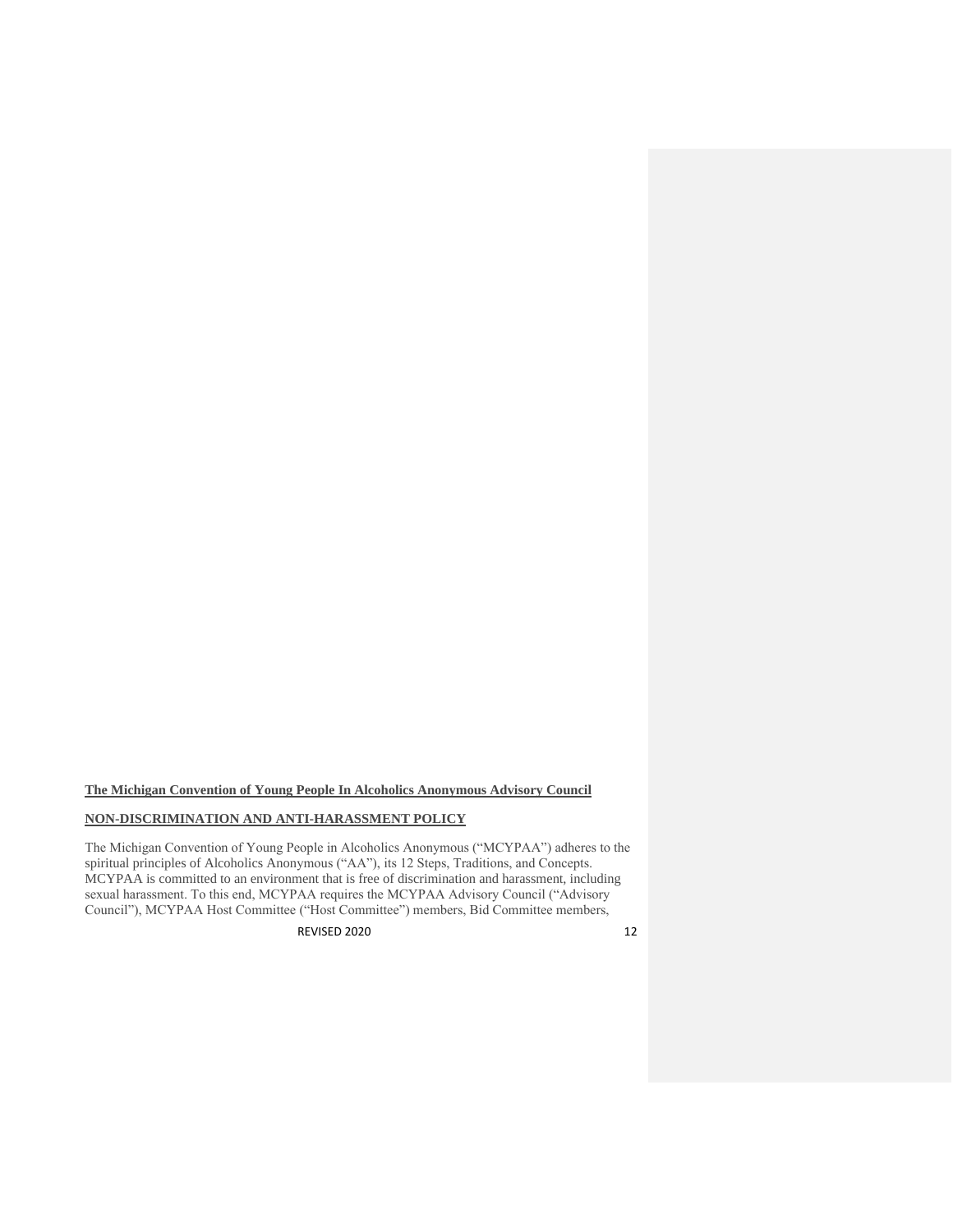attendees of the annual conference or events, and all participants in MCYPAA-operated or moderated websites, internet forums or social media pages (including but not limited to: MCYPAA.org, the private MCYPAA Facebook group and Facebook groups maintained by the Host Committee) to adhere to this Policy.

## **NON-DISCRIMINATION POLICY**

MCYPAA expressly prohibits any form of discrimination by or against its Advisory Council Members, Host Committee members, Bid Committee members, or attendees of the annual conference or events, and all participants in MCYPAA- operated or -moderated websites, internet forums or social media pages, based on age, race, color, religion, sex, national origin, creed, disability, veteran's status, sexual orientation, gender identity or gender expression. Discrimination is adverse treatment of any individuals based on their said protected attribute, rather than on the basis of their individual merit.

## **ANTI-HARASSMENT POLICY**

MCYPAA expressly prohibits any form of harassment or sexual harassment by or against any Advisory Council members, Host Committee members, Bid Committee members, attendees of the annual conference events, and all participants in MCYPAA-operated or -moderated websites, Internet forums or social media pages.

Harassment is unwelcome or unwanted conduct, whether verbal, physical or visual toward an individual because of their age, race, color, religion, sex, national origin, creed, disability, veteran's status, sexual orientation, gender identity or gender expression, when the conduct creates an intimidating, hostile or offensive environment.

Sexual harassment is conduct committed by an individual of any sex, sexual orientation, gender identity or gender expression,which makes or subjects any person to unwelcome sexual advances, unwelcome requests for sexual favors, or engages in any other unwelcome verbal or physical conduct of a sexual nature, where (1) submission to or rejection of such conduct by an individual is used as the basis for decisions affecting that individual, or (2) such conduct has the purpose or effect of unreasonably interfering with an individual's experience by creating an intimidating, hostile, or offensive environment.

Determining what constitutes sexual harassment depends upon the specific facts and the context in which the conduct occurs. Sexual harassment may take many forms-subtle and indirect, or blatant and overt. For example:

- It may be conduct toward an individual of the opposite sex or the same sex.
- It may occur between peers or between individuals in a superior-subordinate relationship.
- It may be aimed at coercing an individual to participate in an unwanted sexual relationship.
- It may consist of repeated actions or may arise from only a single incident if sufficiently serious. For example, any of these examples may constitute sexual harassment depending on the circumstances, and whether or not such conduct is perceived to be offensive by the person to whom it is directed or in whose presence it occurs: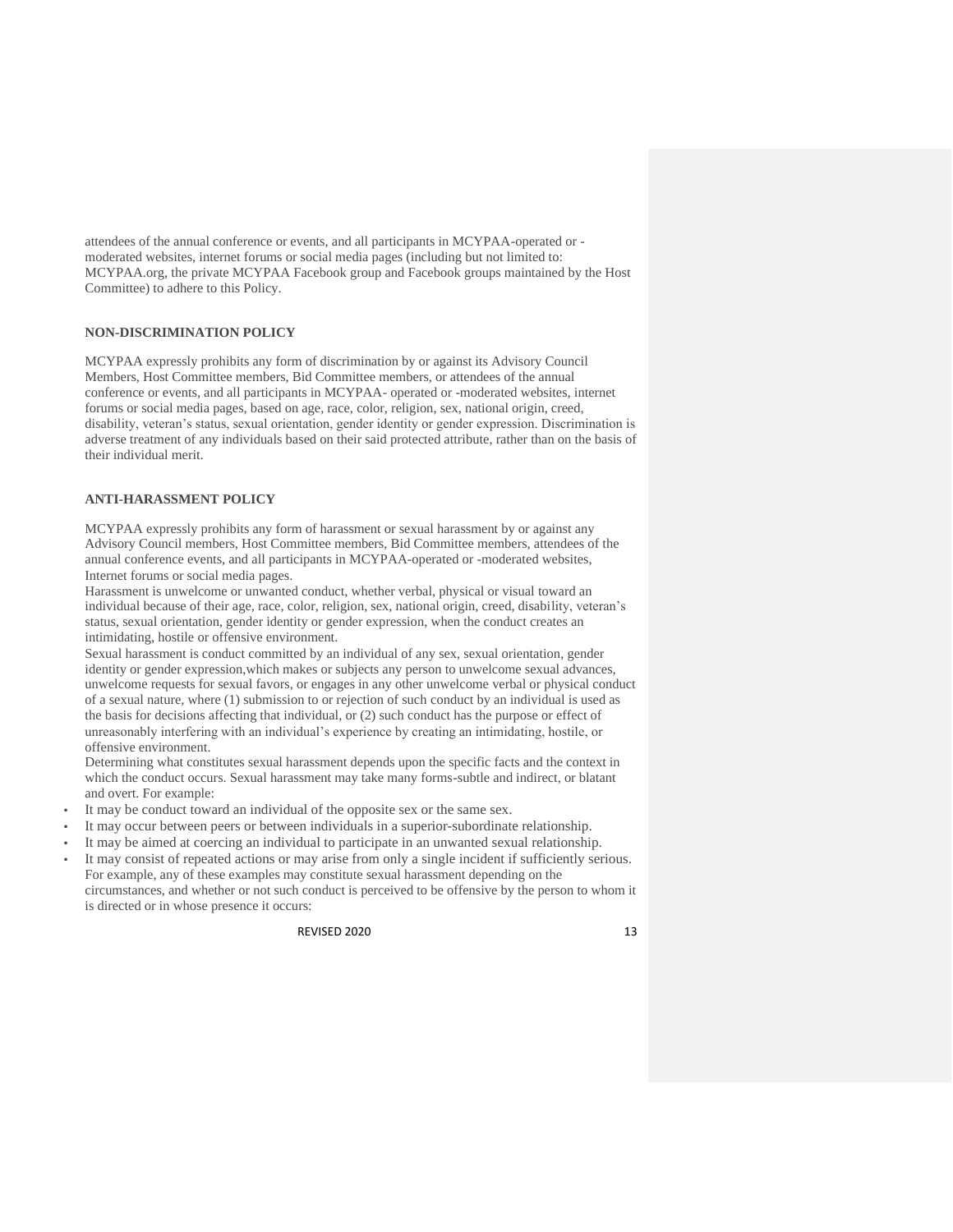(1) offensive sex-oriented verbal kidding, teasing or jokes; (2) repeated unwanted sexual flirtations, advances or propositions; (3) continued or repeated verbal abuse of a sexual nature; (4) graphic or degrading comments about a person's appearance or sexual activity; (5) offensive visual conduct, including leering, making sexual gestures, the display of offensive sexually suggestive objects or pictures, videos, cartoons or posters; (6) unwelcome pressure for sexual activity; (7) suggestive or obscene letters, notes or invitations; or (8) unwanted physical contact such as patting, grabbing, pinching, or brushing against another's body.

## **REPORTING**

Discrimination, harassment, and sexual harassment are unacceptable at MCYPAA's annual conference and all related events, and on MCYPAA-operated or moderated websites, internet forums and social media pages. Instances of discrimination, harassment, and sexual harassment violate this policy even when they do not constitute a violation of law. Violations of this policy may be reported to members of the Advisory Council, Host Committee, or by email to NDAH@mcypaa.org. Reported incidents will be documented and reviewed by the Advisory Council. MCYPAAAC may follow up with parties involved in the reported incident as needed. If an incident occurs in clear violation of the law, or if someone feels their safety is in jeopardy, the proper authorities will be notified. Calling the authorities does not go against any AA Traditions and is recommended when someone may have broken the law or endangered the safety of another person.

## **CONFIDENTIALITY**

MCYPAA recognizes that confidentiality is important. Those responsible for implementing this policy will respect the confidentiality and privacy of individuals reporting or accused of discrimination, harassment, or sexual harassment to the extent reasonably possible. Examples of situations where confidentiality cannot be maintained include circumstances when MCYPAA is required by law to disclose information (such as in response to legal process) and when disclosure is required by MCYPAA's outweighing interest in protecting the rights of others. For questions, concerns, and reporting of incidents please email NDAH@mcypaa.org

## **What Bid Committees Should Expect At The Convention**

## **Friday Night**

MCYPAA Advisory Council will host a "How to Bid Session" after the main speaker.

- This is an open meeting for the purpose of asking questions about the bidding process.
- Bid Committees are expected to be in attendance.
- Individuals and groups interested in putting in a token bid (participating as a bid committee the following year) should also be there.
- REVISED 2020 14 ● Bid Committees will turn in their bid packets to the Advisory Council at this time. It is a good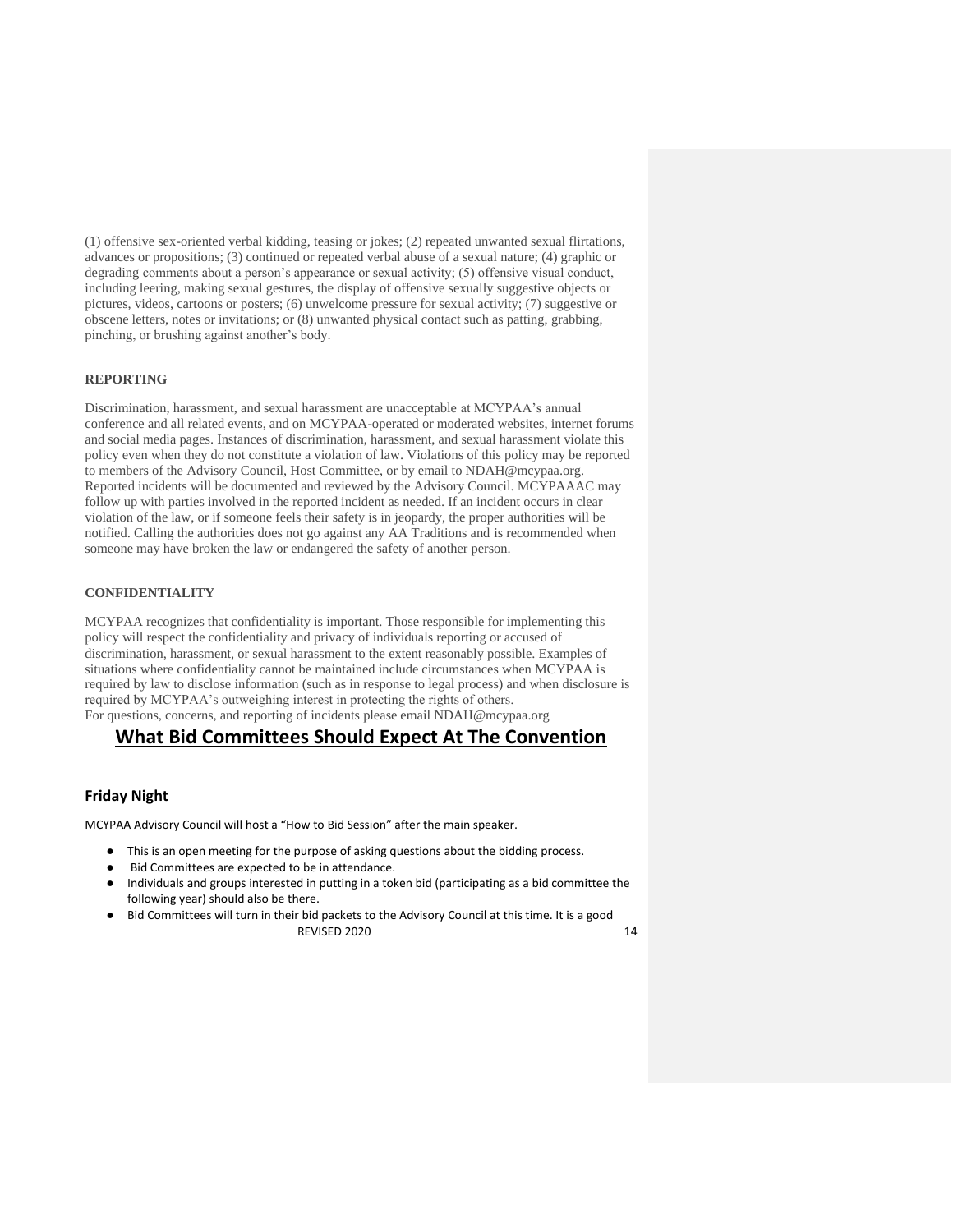idea to have a hard copy for each Advisory member and several for the bid committee to use throughout the weekend.

## **Saturday Morning**

Bid Session!

- Bid Sessions are open meetings and all convention attendees are invited to watch.
- Traditionally, Bid Committees present a theatrical skit or video… humor is appreciated.
- Each Bid Committee will present their bid in less than 30 minutes to the Advisory Council, this may include:
	- o Hotel Info
	- o Success of Events
	- o Outreach Techniques
	- o Service Involvement
	- o Strengths/Trials of the Committee
- Advisory Council will ask specific questions of committee.

## **Saturday Night**

- Following the main speaker, Advisory Council will introduce Bid Committees and announce the new Host committee.
- Afterward, each committee meets individually with Advisory to go over strengths and areas of improvement.
- The new Host Committee is expected to immediately begin selling registrations. Come prepared.

## **Third Legacy Procedure**

(From Page S21-S22 of the 2016-2017 AA General Service Manual)

AA's Third Legacy Procedure is a special type of electoral procedure, used primarily for the election of delegates and regional and at-large trustees. It is considered to be unique to A.A., and at first glance, appears to introduce a strong element of chance into a matter that should depend solely on the judgement of the majority. In practice, however, it has proceed highly successful in eliminating the influence of factions or parties that seem to thrive on most scenes. The railroading of a candidate for election is made difficult, if not impossible, since voters have a wide selection of candidates to choose from. More importantly, a second-place candidate who may be extremely well qualified but without early popular support is encouraged to stay in the balloting rather than withdraw.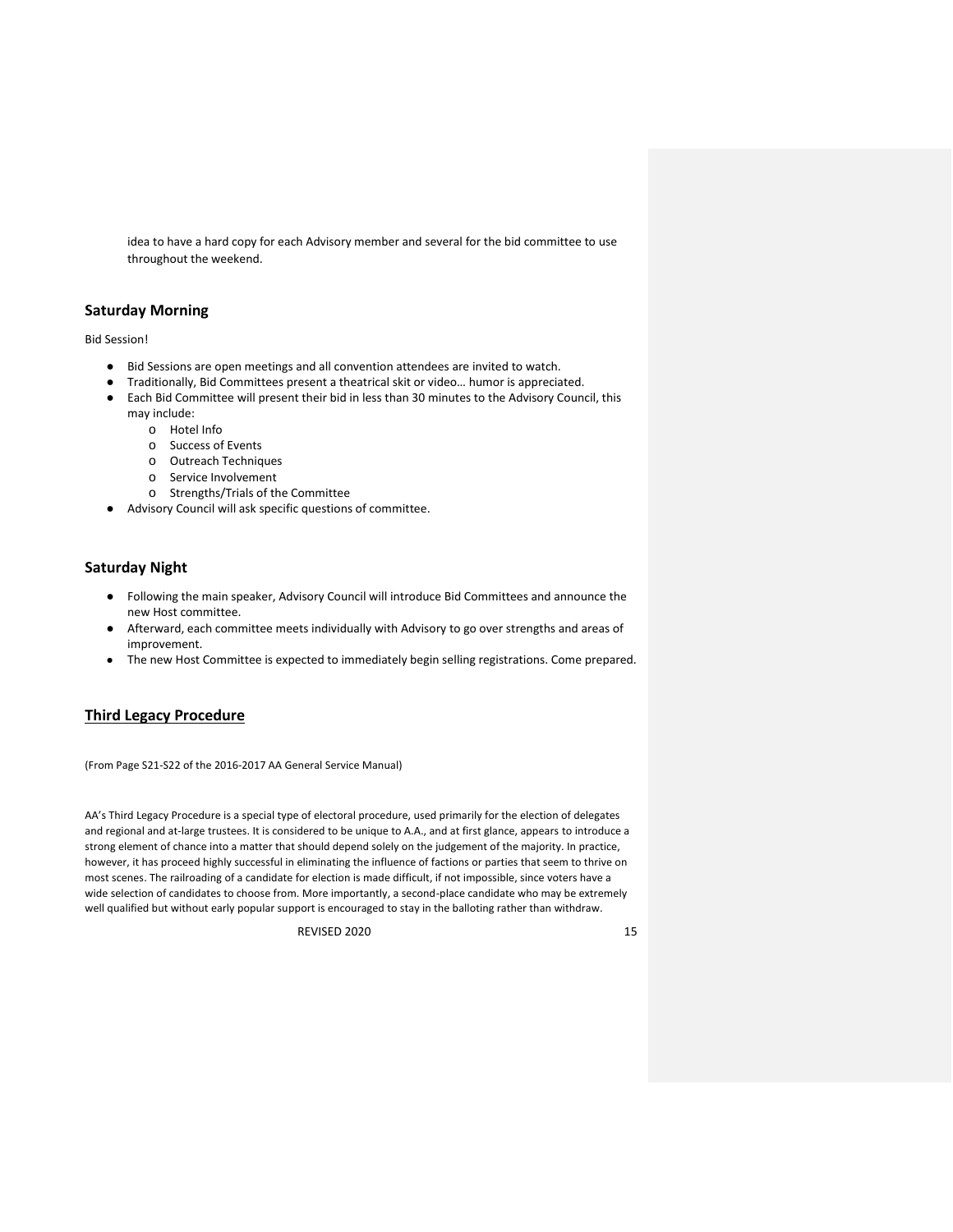Third Legacy Procedure is as follows:

-The names of eligible candidates are posted on a board. All voting members (of the area or Conference body) cast written ballots, one choice to a ballot. The tally for each candidate is posted on the board.

-The first candidate to receive two-thirds of the total vote is elected.

-Withdrawals start after the second ballot. If any candidate has less than one-fifth of the total vote, his or her name is automatically withdrawn – except that the top two candidates must remain. (In case of ties for second place, the top candidate and all tied runners-up remain as candidates).

-After the third ballot, candidates with less than one-third of the total vote will be withdrawn automatically, except the two top candidates remain. (In case there are ties for second place, the top candidate and all tied runners-up remain as candidates.)

-After the fourth ballot, if no candidate has two-thirds of the total ote, the candidate with the smallest total is automatically withdrawn, except that the top two candidates remain. In case there are ties for second place, the top candidates and all tied second place candidates remain. At this point, the chairperson asks for a motion, second and a simple majority of hands on conducting a fifth and final ballot. IF this motion is defeated, balloting is over and the choice is made by lot - "going to the hat" immediately. If the motion carries, a fifth and final ballot if conducted.

-If after the the fifth ballot no election occurs, the chairperson announces that the choice will be made by lot (from the hat). At this point, the top two candidates remain. In case there are ties for first place, all tied first place candidates remain. In case there are no ties for first place, the top candidate and any tied second-place candidates remain.

-Lots are then drawn by the teller, and the first one "out of the hat" is the delegate (or trustee or other officer).

## **A GENERAL DESCRIPTION OF DUTIES FOR BID COMMITTEES OF MCYPAA**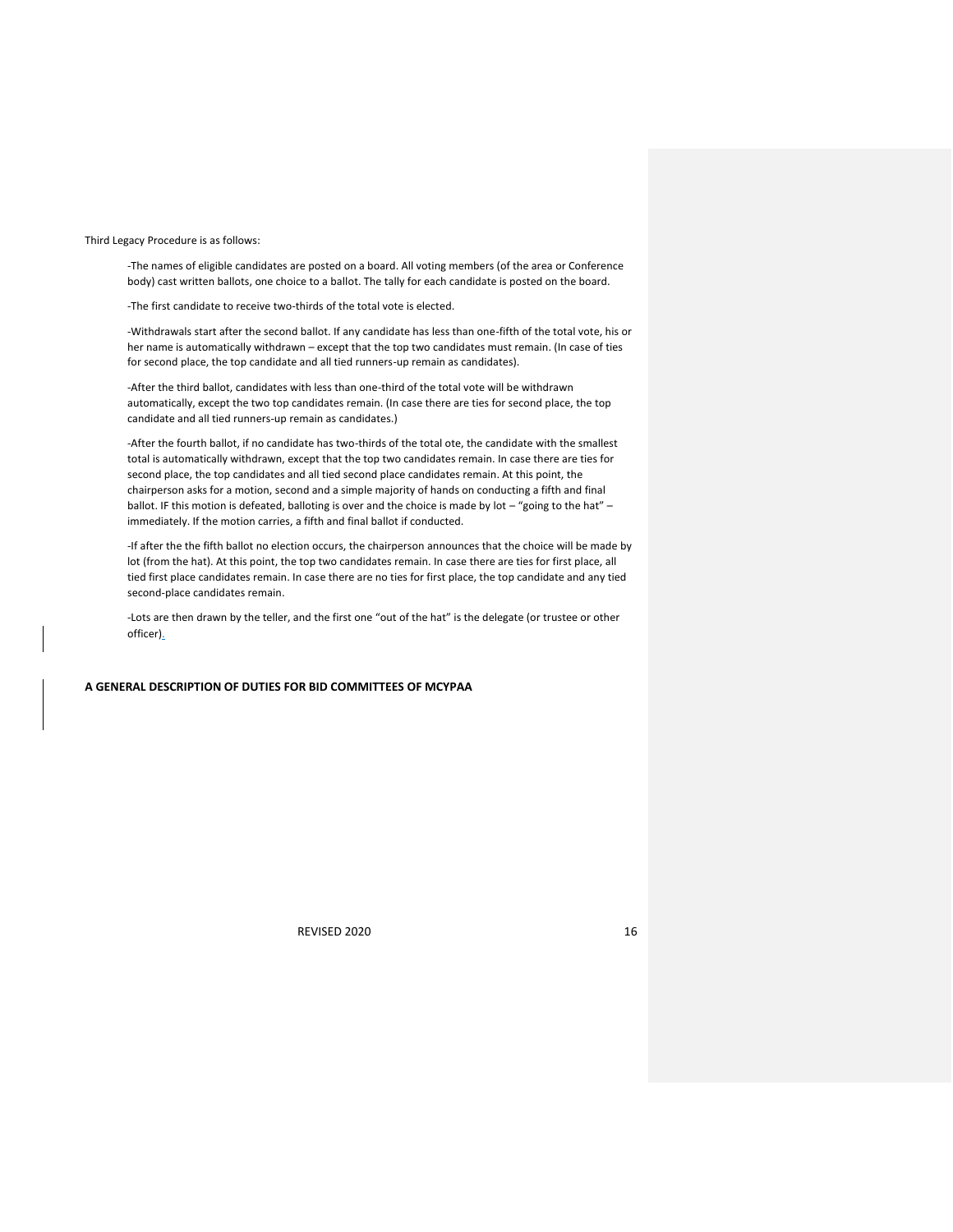## **A GENERAL DESCRIPTION OF DUTIES FOR BID COMMITTEES OF MCYPAA**

## **A GENERAL DESCRIPTION OF DUTIES FOR BID COMMITTEES OF MCYPAA**

EVEN THOUGH EACH COMMITTEE MAY BE DIFFERENT IN SIZE AND INVOLVEMENT, THE FOLLOWING LIST OF DUTIES ARE IMPORTANT FOR A MCYPAA BID COMMITTEE. WHILE SOME BID COMMITTEES MAY NOT BE LARGE ENOUGH TO FILL EACH POSITION WITH DIFFERENT MEMBERS OTHERS MAY BE LARGE ENOUGH TO CREATE OTHER SERVICE POSITIONS. SMALLER GROUPS MAY ALLOW MEMBERS TO FILL MORE THAN ONE POSITION AND LARGER GROUPS CAN HAVE CO-CHAIRS FOR EACH POSITION. ADDITIONAL MEMBERS CAN ALSO FULFILL OTHER DUTIES SUCH AS AREA LIAISON AND WEBSITE COORDINATOR AMONG MANY OTHERS. WHATEVER THE CASE, PLEASE FEEL FREE TO CONTACT A MEMBER OF MCYPAA ADVISORY COUNCIL (MCYPAAAC), A MEMBER OF THE MCYPAA HOST COMMITTEE, OR A MEMBER OF ANOTHER MCYPAA BID COMMITTEE FOR ASSISTANCE.

## **Chairperson and Co-Chairperson**

- The Chair and Co-Chair coordinate and set up the time and place for bid committee meetings and will notify any/all changes made concerning the meeting.
- The Chair and Co-Chair are to keep order at all bid committee meetings. Robert's Rules of Order are a suggested guideline to follow in order to chair a business meeting.
- The Chair and Co-Chair assist all other Committee Chairpersons as well as any Bid Committee members with their duties when needed.
- The Chair and Co-Chair should make sure that all bid requirements are met, that an acceptable bid package is put together, and that it is submitted to the MCYPAAAC by email bids@mcypaa.org one week before the convention.

## **Secretary**

- The Secretary should read the minutes from the previous bid committee meeting and take minutes for the current meeting.
- The Secretary should maintain an up to date roster of all committee members, their contact information, and meeting attendance.
- The Secretary will distribute the committee minutes to MCYPAAAC, Host Committee members, as well as to the bid committee members who request the minutes.
- The Secretary must make all bid committee minutes available to above committee members upon request.

#### **Treasurer**

- The Treasurer will maintain all bid committee account records and hold any funds that the committee possesses.
- The Treasurer will make all account records available to MCYPAAAC and to bid committee members.
- The Treasurer will make sure that all funds are spent wisely and within the budget of the committee. All financial transactions of the committee should be only according to approved, carried motions of the bid committee.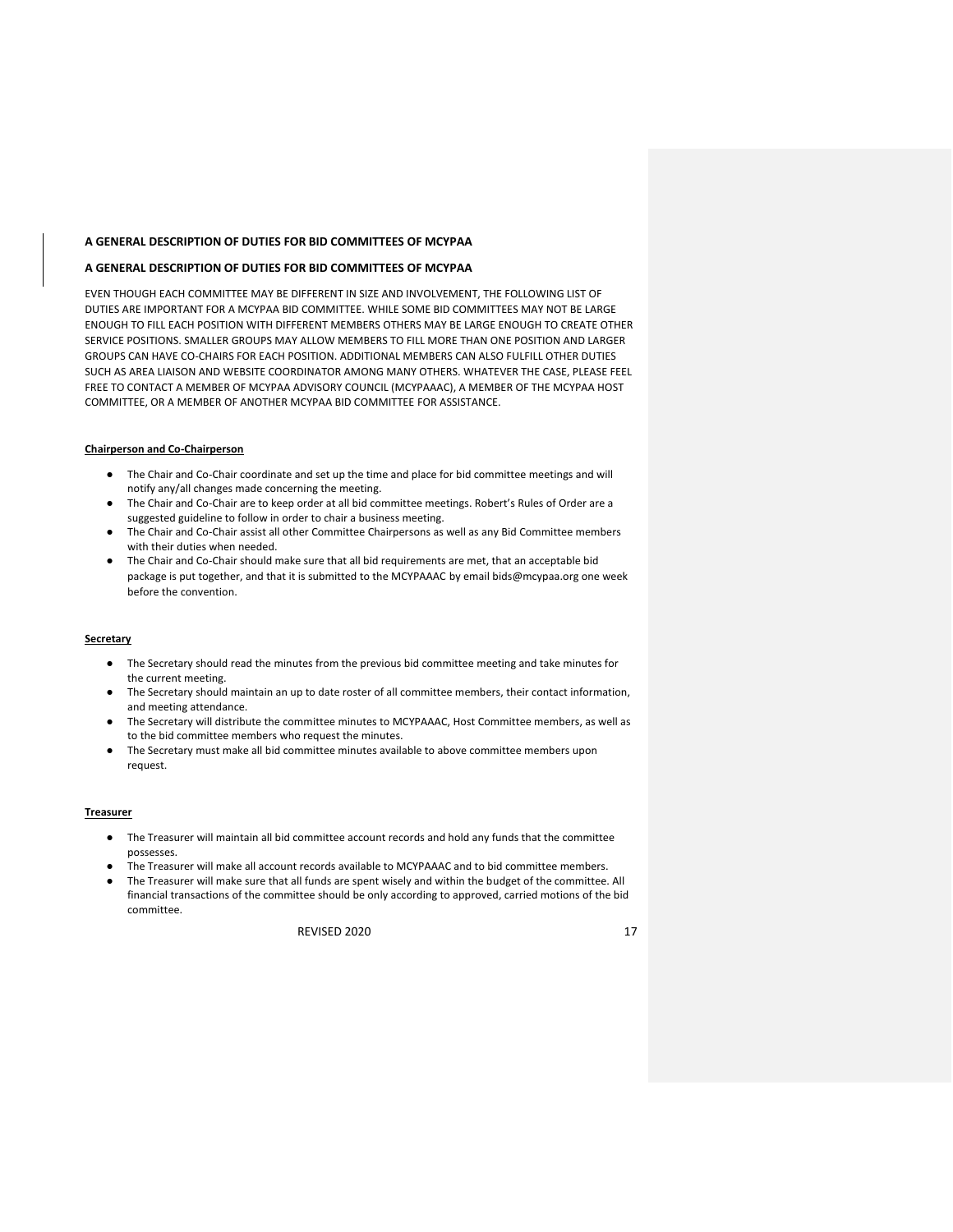● The Treasurer will prepare and announce all financial matters occurring since the previous bid committee meeting.

## **Outreach**

- The Outreach Chair should keep EVERYONE informed of upcoming activities. EVERYONE includes: MCYPAAAC members, Host Committee members, all other MCYPAA bid committee members, any other YPAA conference committees in the region, and all AA members throughout the state, nation, and world. Contact with MCYPAA committees and AA members throughout Michigan is important. (A General Service Liaison is highly recommended).
- The Outreach Chair should make and distribute all flyers of upcoming activities to EVERYONE and make announcements at AA meetings and functions concerning bid committee activities (if announcements are welcome by the group).
- The Outreach Chair should maintain a current database of the flyers used throughout the year.

## **Special Events**

- The Special Events Chair should plan entertainment events for other AA's to attend. When planning these events, The Special Events Chair should consider the timing in relation to events by other MCYPAA Bid Committees, the MCYPAA Host Committee, The MCYPAA Advisory Council, and other important AA entities in that location.
	- o Events include dances, card parties, dinners, or anything that provides fun and fellowship for AA members. These events can also be used to raise funds for the bid committee.

#### **Merchandise**

- The Merchandise Chair is in charge of selling merchandise such as t-shirts, coffee mugs, etc. in an effort to raise funds for the committee and spread awareness of both MCYPAA and the Bid Committee. The Merchandise Chair should be responsible enough to work with the Treasurer to come up with ideas that are within the budget of the group.
	- o No merchandise should be bought or sold without the consent of the committee's collective conscious.

## **Hotel**

- The Hotel Chair will work with hotels or other facilities in the Bid Committee's desired area in which the convention could be held the following year.
- The Hotel Chair will acquire written contracts (or proposals) for two separate facilities to potentially host the convention the following year.
	- o Oftentimes this will begin with an RFP (Request for Proposal).
	- o Please see the MCYPAA Bidding Requirements for a bid committee's hotel package necessities.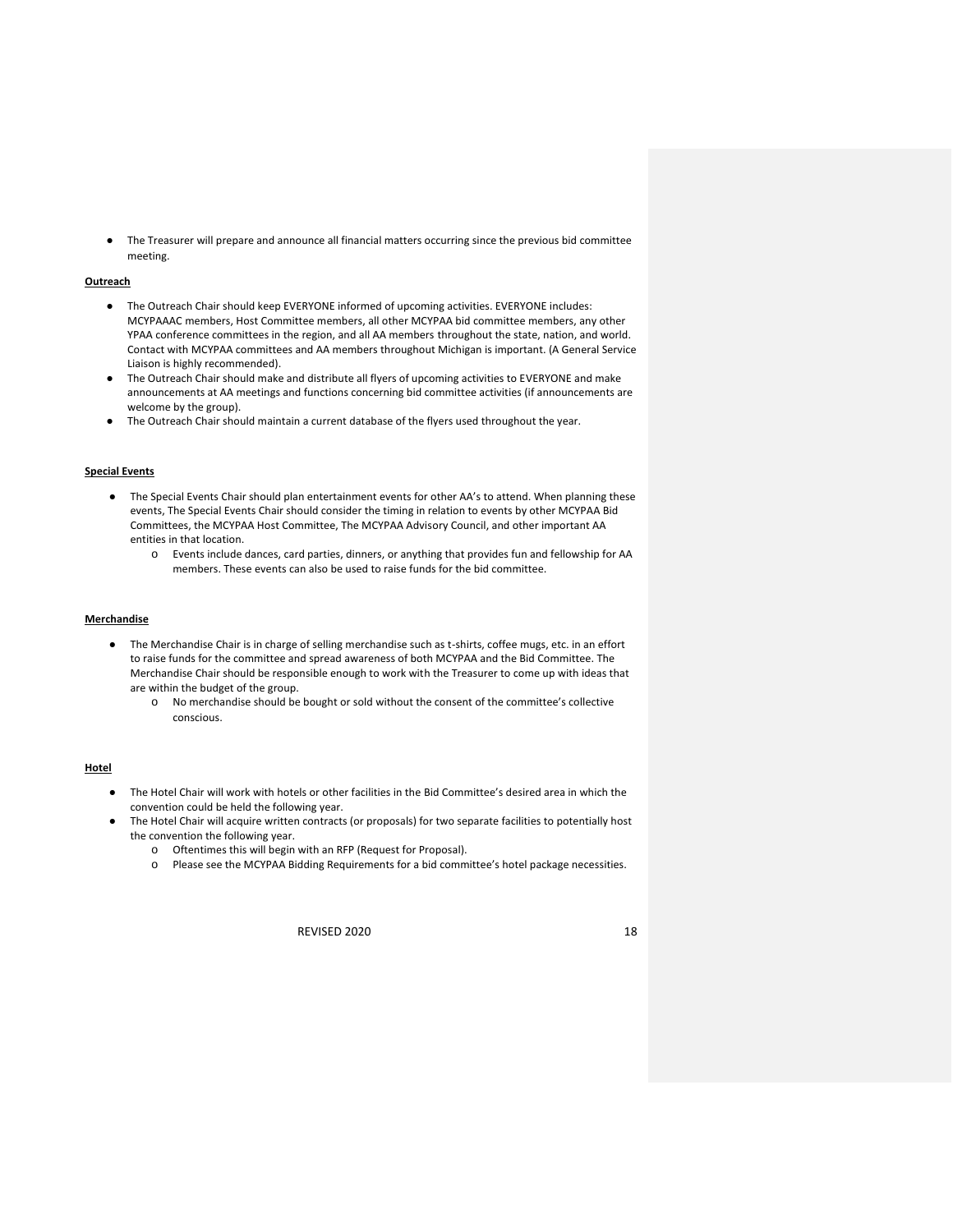## **Safety Chair: (Male & Female – Separate Positions)**

Responsible for educating and reminding the committee on the importance of appropriate conduct in and around AA. Helps maintain safety in AA, making sure we are upholding a safe and non-threatening environment at all committee functions. Has knowledge of AA World Services safety documents, pamphlets and suggestions. If an incident involving safety occurs at a DAYPAA function or outlet, the Safety Chairs act as part of the Safety Steering Committee, as outlined in Section XI, and should be ready to receive any reports, relay this information to the rest of the Safety Steering Committee, and handle the situation in the spirit of AA and any relevant AAWS safety documents. The Safety Chairs should be ready to report to the proper authorities.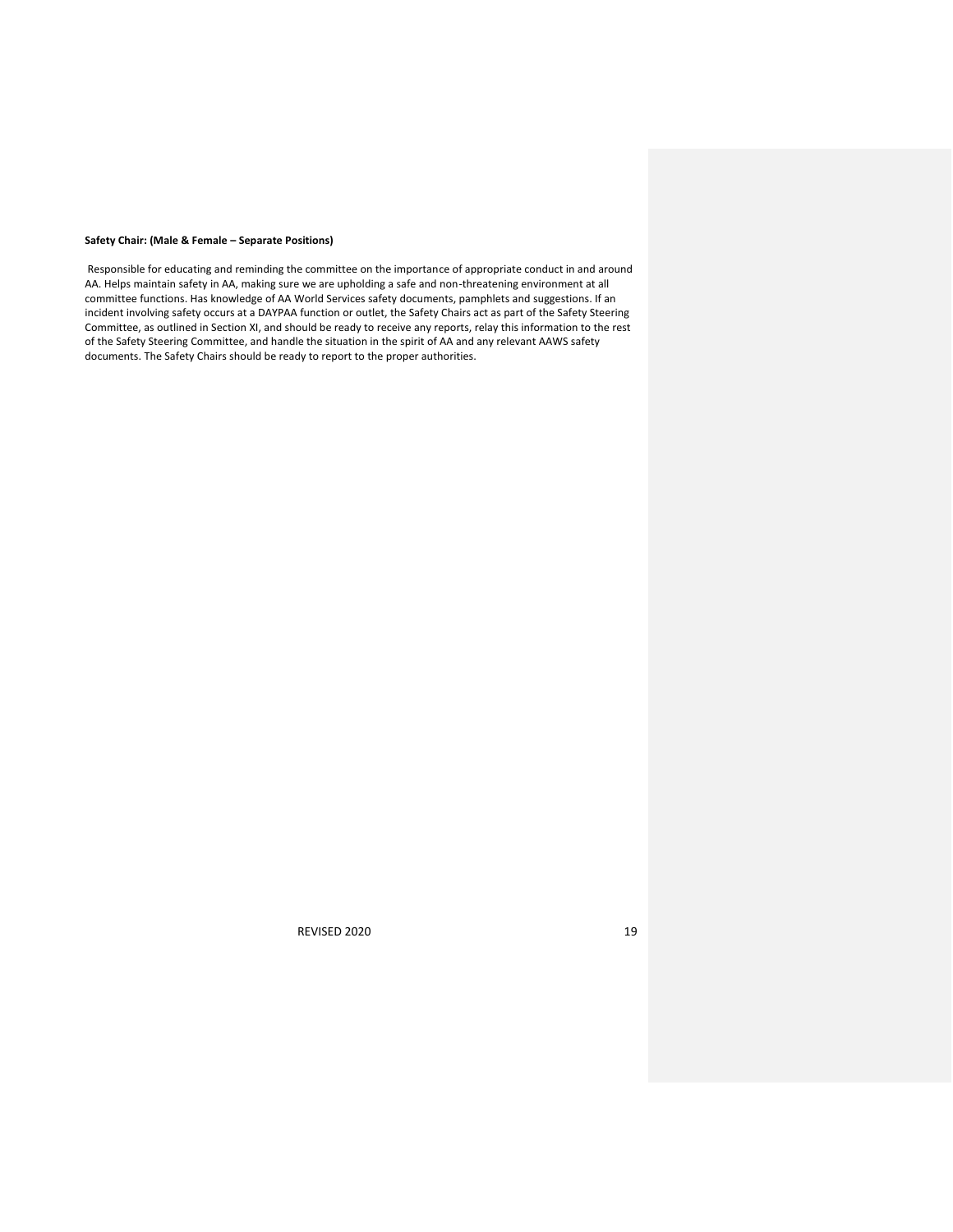## **Michigan Convention of Young People in Alcoholics Anonymous (MCYPAA)**

# *What is* a *Sub-Committee?*

The Bid / Host Committee is usually made up of a variety of 'Sub-Committees'. These Sub-Committees are within the Committee and are typically headed up by an elected Chairperson (or Co-Chairperson). For example: the Merchandise Subcommittee will probably be headed by the Merchandise Chairperson. Subcommittees focus on specific tasks and bring back recommendations to the full committee. For example: we recently held a dance / AA meeting; the Special Events Chairperson held a Special Events Subcommittee Meeting where they came up with a theme, found a venue and began making plans for decorations and music, etc. They let the Graphics Chairperson know the details so he/she could consult with the Graphics Subcommittee to create a flier. That flier was emailed off to the Outreach Chairperson that strategized with the Outreach Subcommittee on the best ways to let everyone know about the dance. At the dance, the Registration Subcommittee organized a table where people could sign up early for the convention. The Merchandise Chairperson may have had a Merchandise Subcommittee to organize a table where people could by T-Shirts or any other merchandise the committee had purchased. The Outreach table provided fliers for upcoming events and also a sign-up sheet for emails. Lots more people lent a hand, but this gives you an idea of how these committees relate.

A sub-committee meets outside of the regular Bid / Host Committee meeting on a set day and time out of the month to take care of business that certain committee needs to take care of and brainstorm ways of making sure their committee is passing the message of AA and working to make their bid/convention a success. When a sub-committee meets, it also helps to make the regular Bid / Host Committee meetings more orderly and to the point. Another benefit of subcommittees is getting other people involved and growing your committee. The sub-committee meetings may possibly be held on different days than the regular scheduled Bid / Host Committee meeting so those that cannot make those - are able to be involved with the bid / convention.

It is always recommended to pick a day, time & location for your sub-committee meetings. A good rule of thumb is to try and announce subcommittee meetings at least a week in advance. Outreach when they will be and ask for help when needed. This will not only take pressure off the shoulders of the elected Chairperson I Co-Chairperson - but also make the bid / convention a GREAT success!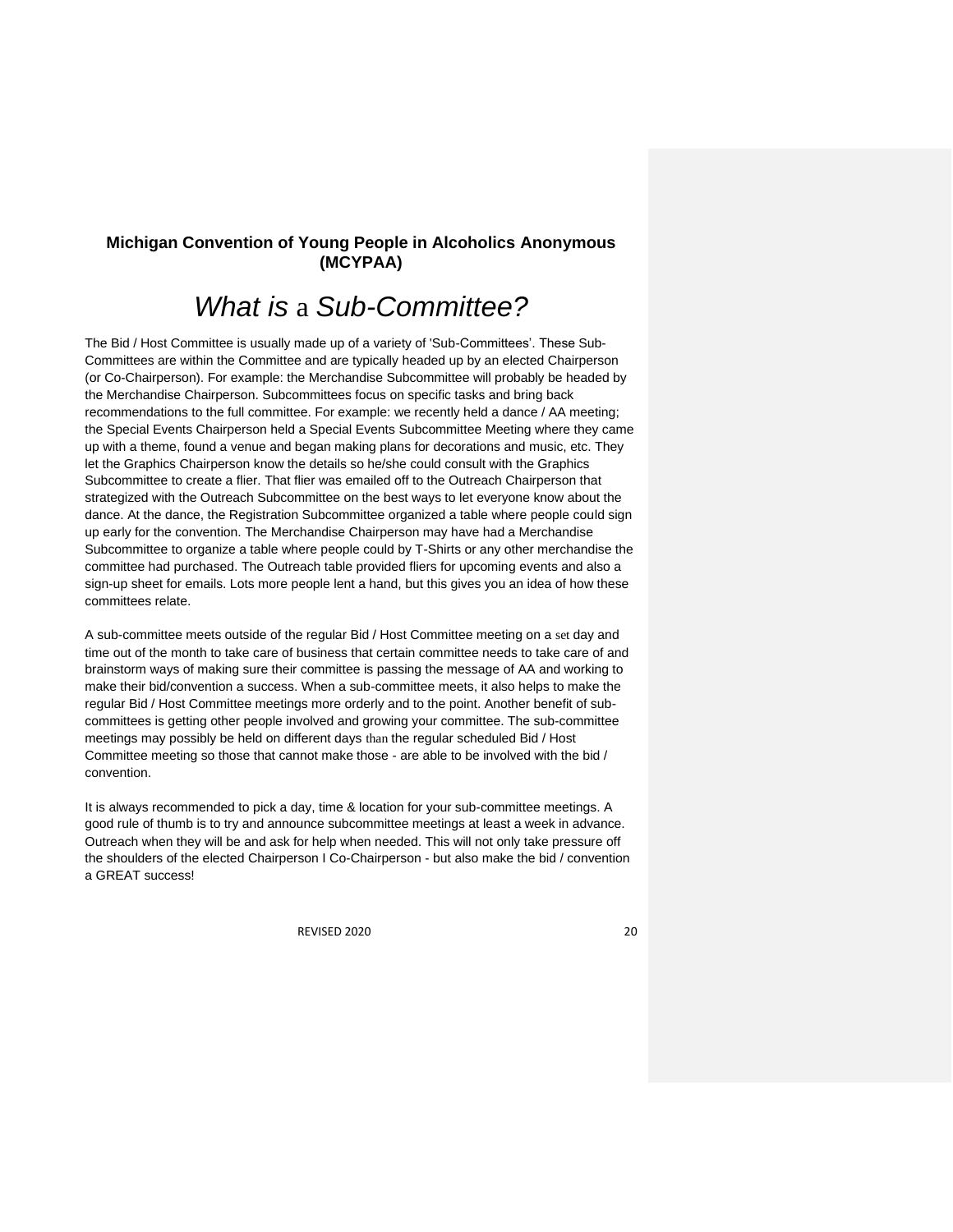## **Michigan Convention of Young People in Alcoholics Anonymous (MCYPAA)**

## **Suggested Bid-Committee Sub-Committee Position Descriptions**

These are positions you may elect within your sub-committee. These are just ideas of potential positions – there may be more.

## **Outreach Sub-Committee:**

## **Statewide Outreach Coordinator:**

● Works closely with the Outreach Chair to coordinate MCYPAA outreach throughout the state of Michigan. Should seek opportunities at Area/ State Conventions/ Roundups for MCYPAA outreach and participation.

## **Regional Outreach Coordinator:**

● Works closely with the Outreach Chair to coordinate MCYPAA outreach with regional representatives throughout the Midwest region

## **National Outreach Coordinator:**

● Works closely with the Outreach Chair to coordinate MCYPAA outreach with national representatives throughout the nation.

## **Area 32 Liaison:**

● Works closely with the Outreach Chair to coordinate MCYPAA outreach in Area 32, districts within Area 32 along with groups.

#### **Area 33 Liaison:**

● Works closely with the Outreach Chair to coordinate MCYPAA outreach in Area 33, districts within Area 33along with groups.

## **Area 34 Liaison:**

● Works closely with the Outreach chair to coordinate MCYPAA outreach in Area 34, districts within Area 34 along with groups.

## **LGBTQ Liaison:**

● Works closely with the Outreach chair to coordinate MCYPAA outreach in the LGBTQ community.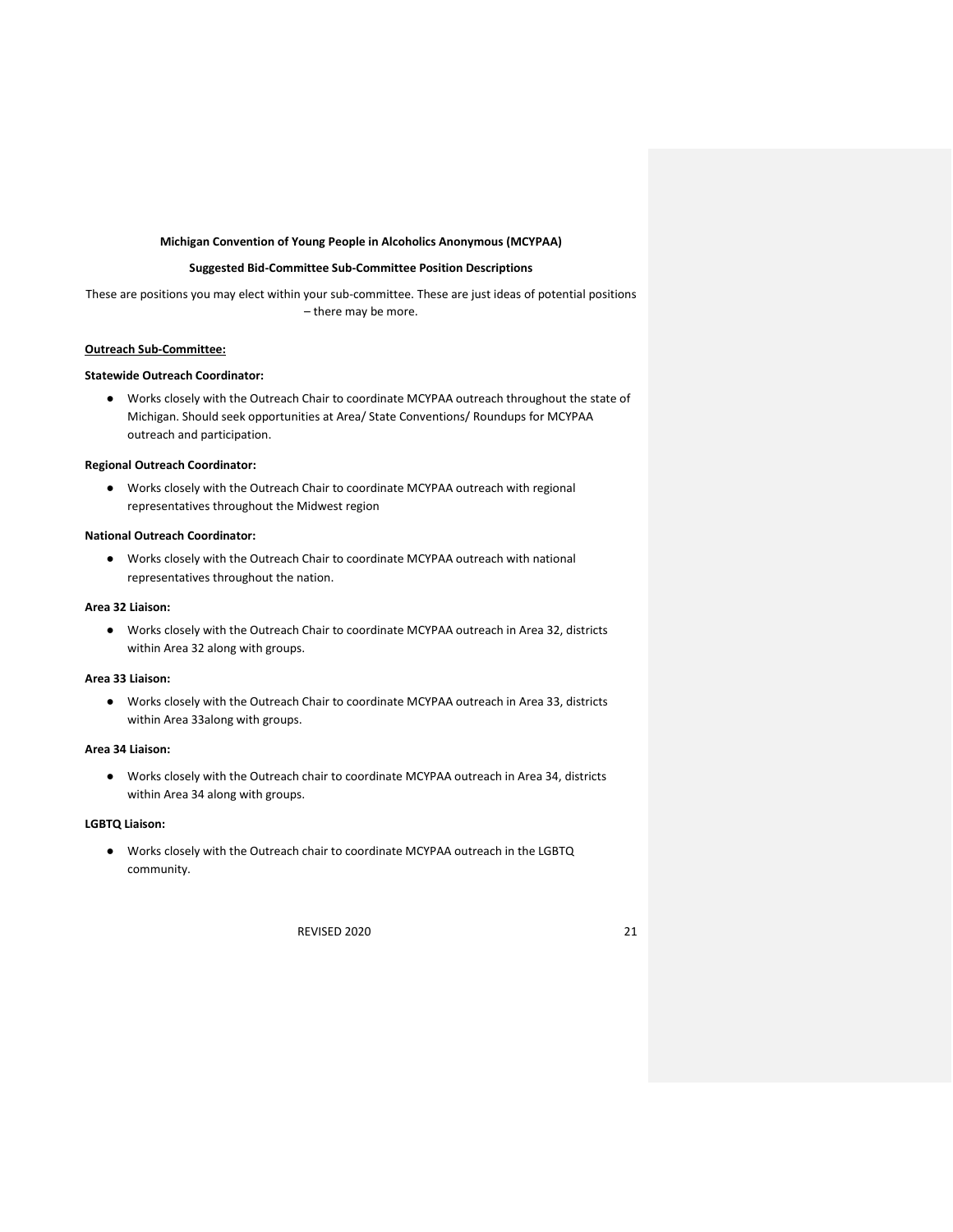## **Special Events Sub-Committee:**

## **Decoration Coordinator:**

● Works closely with the Events Chair & Treasurer to coordinate decorations for committee events while remaining within the allotted budget.

## **Hotel Sub-Committee:**

## **Hotel Research Chair:**

● Work closely with the Hotel Chair and coordinates research and cross reference of possible hotel contracts.

## **Website Sub-Committee:**

## **Flier Collection Coordinator:**

● Works closely with the Website and Outreach Chairs to collect all upcoming fliers for the MCYPAA Host Committee, co-hosted events, and also all Bid Committee events.

## **MCYPAA 12th Step Call Coordinator:**

● Works closely with the Website Chair to field any 12" Step Call requests and for service opportunities to the Bid Committee. (This applies If a 12" step request form is created for the website) May create a subcommittee with addition sub-committee positions within the scope of their responsibilities as needed. Will work closely with the volunteer coordinator to get the list of able and willing persons to attend the  $12<sup>th</sup>$  step call – talking with them, taking them to a meeting and introducing them to AA.

### **Merchandise Sub-Committee:**

## **Merchandise Idea Coordinator:**

● Works closely with the Merchandise Chair to develop ideas for merchandise that can be sold throughout the year and at the convention. Will work with others on the committee to get their thoughts - and bring to the sub-committee meeting for discussion and review.

## **Area Committee Sub-Committee:**

## **Literature Liaison:**

REVISED 2020 22 ● Works closely with the Area Committee Chair to coordinate MCYPAA outreach within the Area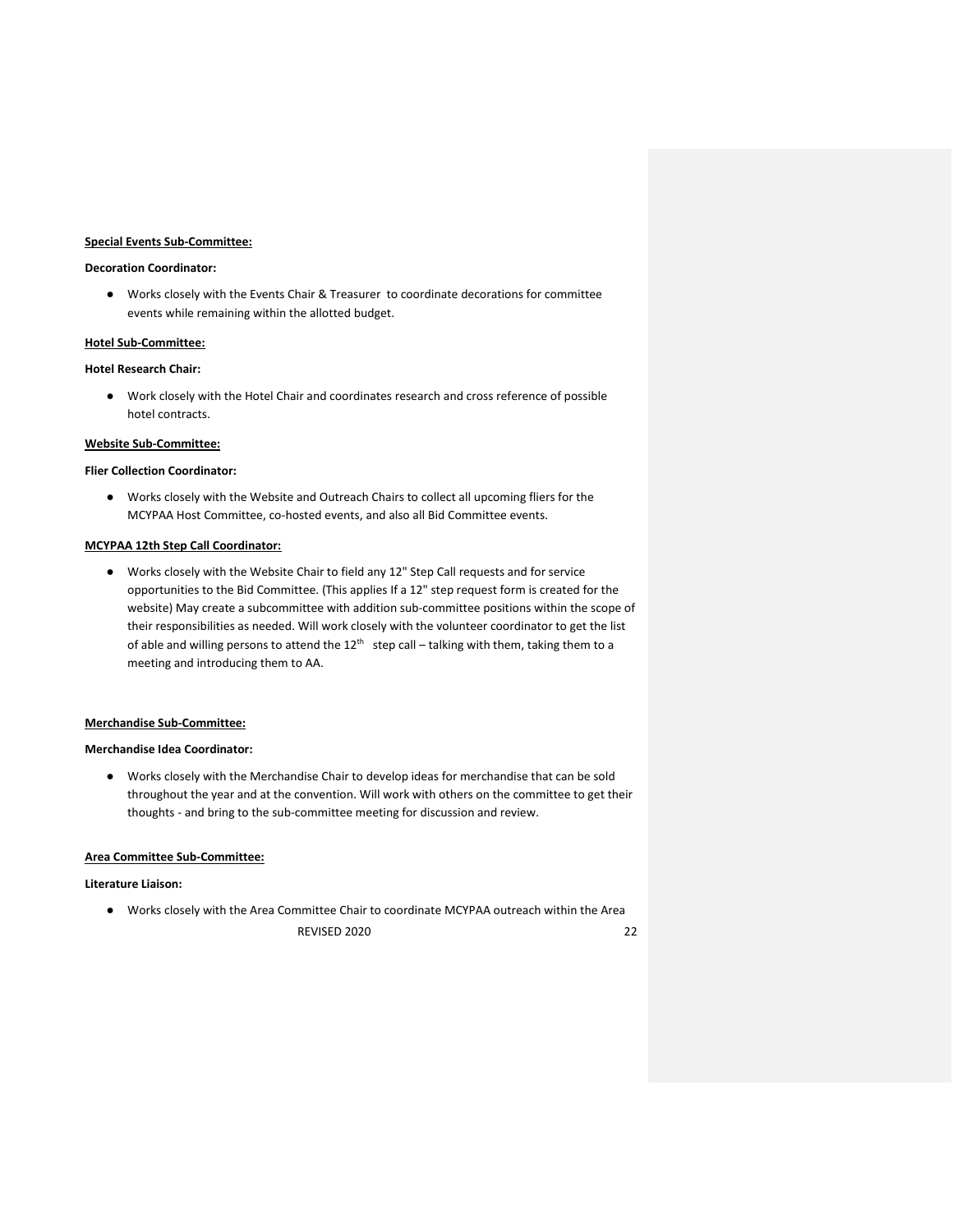Literature Committee. Working with the Area Literature Chair to keep the Area Involved with events and displays.

## **CPC Liaison:**

● Works closely with the Area Committee Chair to coordinate MCYPAA outreach within the Area CPC Committee. Working with the Area CPC Chair to keep the Area involved with events and displays.

## **PI Liaison:**

● Works closely with the Area Committee Chair to coordinate MCYPAA outreach within the Area Pl Committee. Working with the Area Pl Chair to keep the Area involved with events and displays.

## **Corrections Liaison:**

● Works closely with the Area Committee Chair to coordinate MCYPAA outreach within the Area Corrections Committee. Working with the Area Corrections Chair to keep the Area involved with events and displays.

## **Treatment Liaison:**

● Works closely with the Area Committee Chair to coordinate MCYPAA outreach within the Area Treatment Committee. Working with the Area Treatment Chair to keep the Area involved with events and displays.

## **Grapevine liaison:**

● Works closely with the Area Committee Chair to coordinate MCYPAA outreach within the Area Grapevine Committee. Working with the Area Grapevine Chair to keep the Area involved with events and displays.

## **Special Needs Liaison:**

● Works closely with the Area Committee Chair to coordinate MCYPAA outreach within the Area Special Needs Committee. Working with the Special Needs Chair to keep the Area involved with events and displays.

## **Michigan Convention of Young People in Alcoholics Anonymous (MCYPAA)**

REVISED 2020 23 *Bid-Committee Outreach Strategies*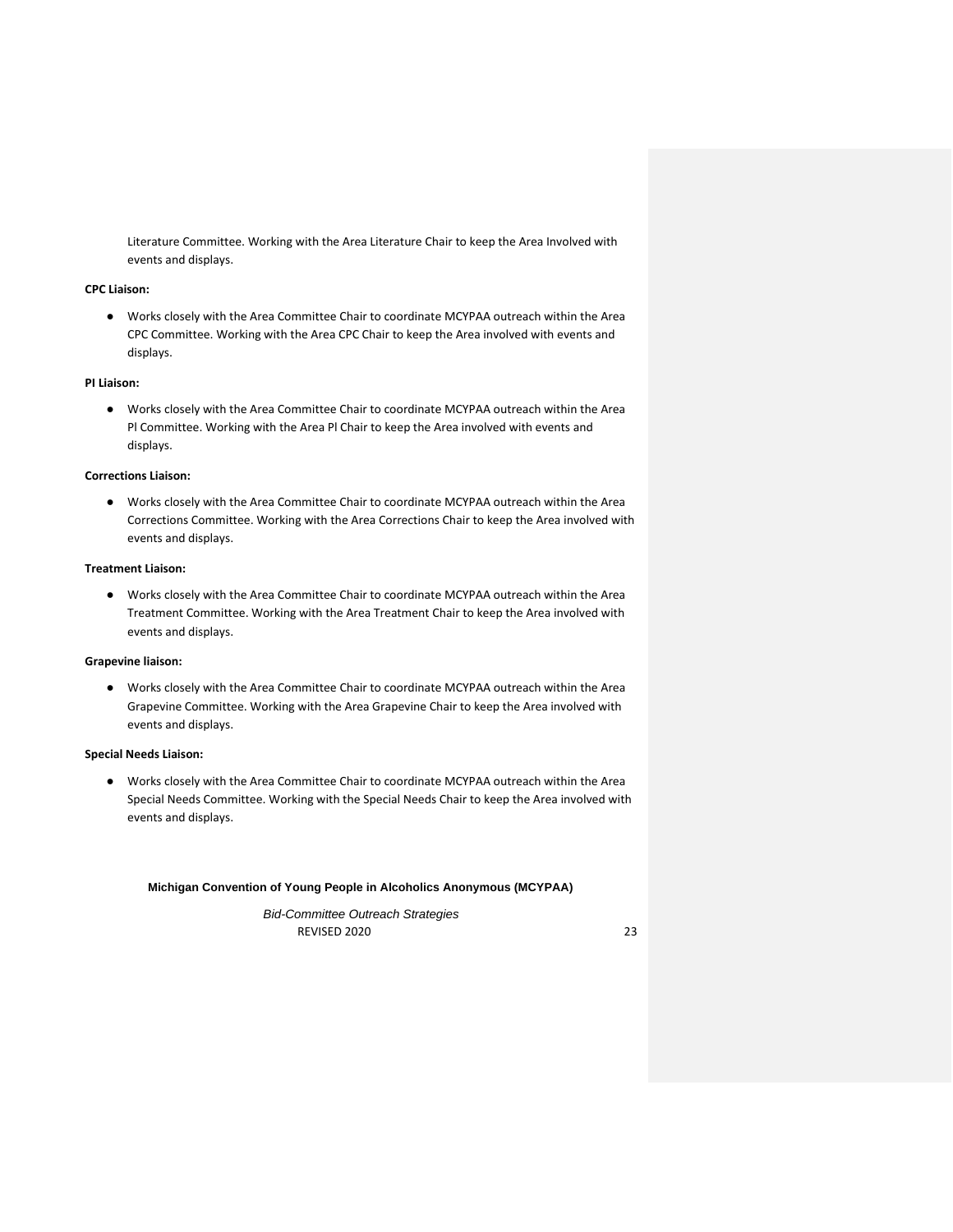- Keep in mind that you are outreaching is MCYPAA. Yes, you are also outreaching the existence of your bid committee and involvement in that, but raising awareness of the actual conference should remain the primary theme.
- Mailings, mass emails, and social media blasts are good but nothing comes close to the effectiveness of face-to-face outreach. The more one on one contact, the better. People, especially those who traditionally aren't attendees of young people's conventions respond well when we take the time to have a conversation and explain what MCYPAA is all about.
- The first outreach job is for the Bid committee elections. It is important that everybody know about the elections so your committee may be comprised of people from all over your AA community.
- Research the dates for all the Young People's and large-scale AA events in the state (and around the country) and make sure someone is at as many of these as possible outreaching the conference. Working closely with the Host Committee in this regard is extremely important. It is imperative to make your Bid committee a visible presence at all young people's events throughout the year. Contact and inquire about setting up an outreach table at any conferences or events. If you absolutely cannot get anyone on the Bid committee to an important event be sure to call on someone in the area to do outreach for you. This is an area where Advisory Council members and delegates can be extremely useful. Even if we can't make it we are sure to know someone who can.
- Also remember that MCYPAA is especially concerned with outreaching communities that have previously been overlooked. Approach new communities/new meetings with humility and ask for their help with the bid/convention. People respond better when approached in this way. We do this outreach to improve the face of MCYPAA, to provide young AA's who attend with a better cross-section of Alcoholics Anonymous. We are not here to improve anyone else's AA, it doesn't need improvement. We are not trying to save anyone, just to include them.
- Everyone in your local area should know about MCYPAA. At the meetings you attend regularly they should know your pitch by heart. And you should be attending meetings you normally wouldn't.
- The entire area should know exactly where, when and what MCYPAA is all about. Ask people in your announcement to take and/or make copies of the fliers and to announce the convention at meetings they attend.
- Finally, try to have fun. This is an amazing journey and when you realize what an impact your work had you will be overwhelmed. Remember you are part of creating a powerful experience for a lot of people. Have a good time. You will travel a lot and make many new friends. Don't forget our primary purpose and your aim will be true.

## **The Outreach Breakdown:**

## **1. Local Outreach:**

● Go to meetings and announce your events and upcoming convention.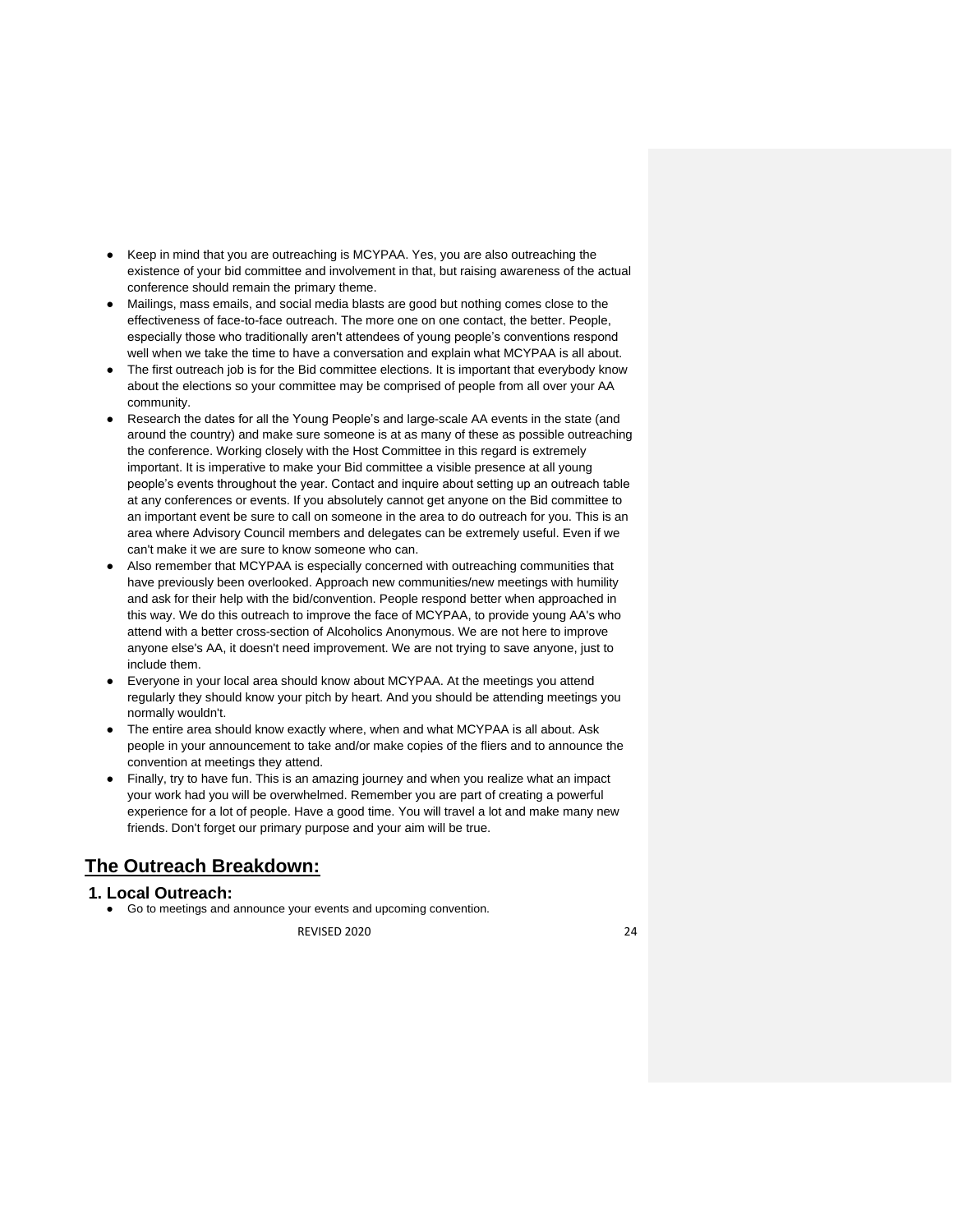- Place fliers at local Alano Clubs and/or Inner Groups.
- Word of mouth! Find others to assist in your local area to announce at their meetings *I* home groups.

## **2. District Outreach:**

- Attend District meetings and announce your events and upcoming convention.
- Make a "What is MCYPAA" packet (informational with upcoming events, registration flier, committee contacts, etc.) and leave at every District.
- Try to provide a MCYPAA presentation at each district before the upcoming convention. Elect a District Liaison while you are at the District meeting. (They will be your main point of contact at that District. They will make announcements for you at each District meeting if you will not be attending every one.)
- Co-Host Special Events with different Districts to Outreach the convention.

## **3. Area Outreach:**

- Attend all Area Assemblies and announce your events and upcoming convention.
- Make a "What is MCYPAA" packet (information with upcoming events, registration flier, committee contacts, etc.) and distribute to Area attendees.
- Try to provide a MCYPAA presentation (if the Area permits) before the upcoming convention.
- Try to create a MCYPAA Area Liaison while you are there. (They will be your main point of contact at that Area. They will make announcements for you at each Area assembly since you may not be able to attend each one.)
- Communicate with GSR's from meetings throughout the Area to coordinate events and workshops that MCYPAA may participate with and/or co-host.
- Work closely with the Area Committee Chairs to collaborate on potential projects and/or draw awareness about MCYPAA and General Service to the convention.

## **4. Statewide** *I* **National Outreach:**

- **Attend other YPAA/AA Conventions and outreach to people for the convention.**
- Contact the Host Committee about attending these conventions/events with you and the possibility of selling pre-registrations.
- Co-Host events with other committees (other bid committee's for MCYPAA, Host Committee's for other conventions) to draw awareness about the convention.
- Attend the State Convention, March Round Up, Northern Michigan Round Up, and other conventions outside your Area.

## **5. Social Media Outreach:**

- Create a Facebook Outreach Page: log into Facebook, go to left side tab under groups click on groups, click on create group, create group page "MCYPAA Bid-Committee'', **set privacy settings to PRIVATE**, and then invite members!
- Keep in contact with MCYPAA Website Chair for contact information and to upload upcoming event fliers and convention information and/or updates.
- You may create your own website if so desired. If desired please contact your Website Chair on Advisory to get a link to the general website.

## **Example Committee Bylaws**

Bylaws can be a useful governing tool in maintaining and growing with a committee! Following is an example of General Committee Bylaws that can be adopted or adapted by any committee

## **MCYPAA BYLAWS (updated 4/28/2014)**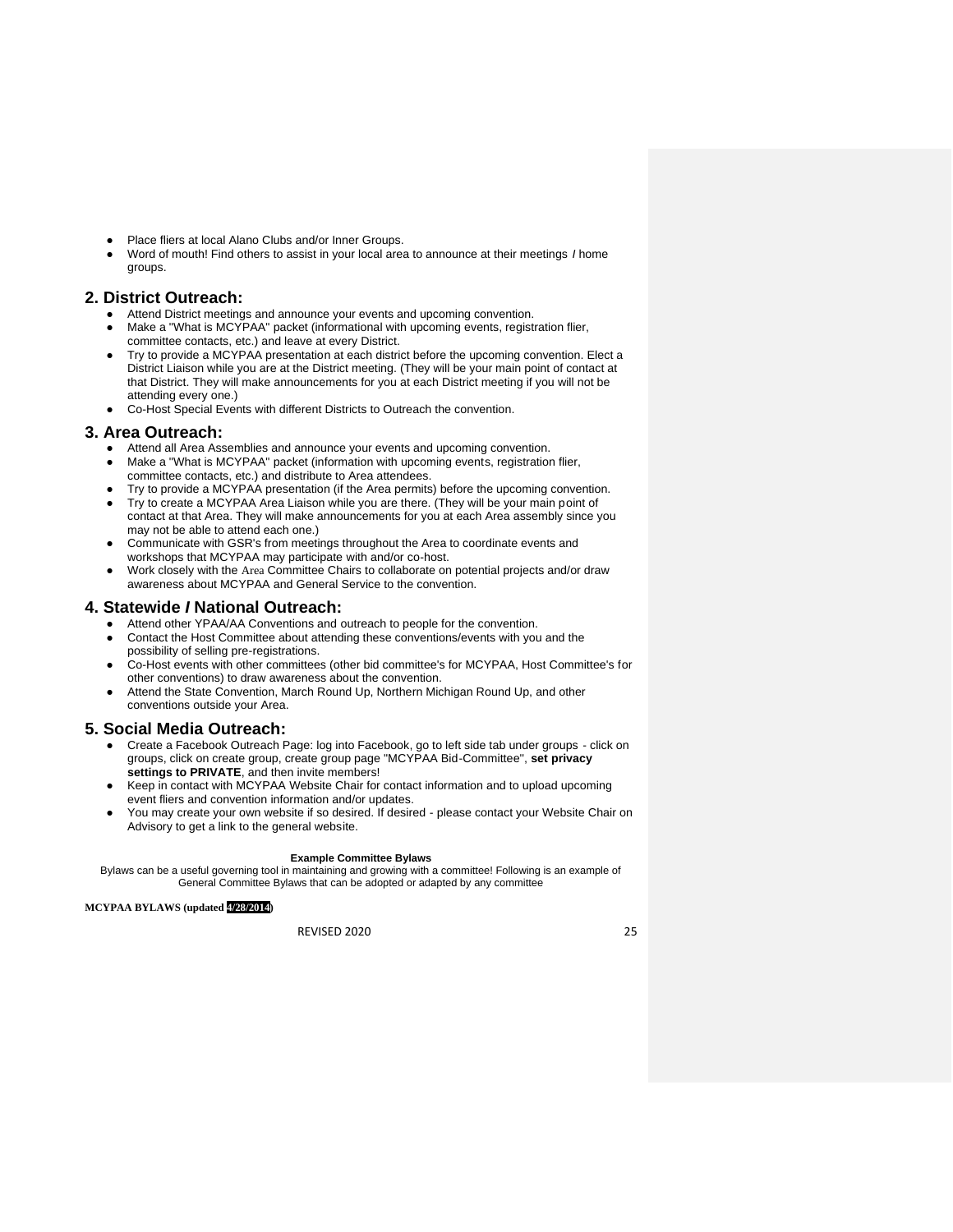**I. Mission Statement-** We, the members of the Michigan Convention of Young People in Alcoholics Anonymous (MCYPAA) have adopted A.A. 's primary purpose: to stay sober and to help other alcoholics to achieve sobriety. We direct our attention towards young people and the Michigan Convention of Young People in AA, which meets annually on the weekend after Thanksgiving. Experience has shown MCYPAA as a prime opportunity of young people to participate and share their experience within AA as a whole.

#### **II. Membership of MCYPAA**

- **a.** Any member of Alcoholics Anonymous is welcome to attend MCYPAA committee meetings.
- **b.** Anyone in attendance at a MCYPAA committee meeting may consider himself or herself a member at large of MCYPAA, and therefore may participate in discussion.

## **III. Elections for Committee Positions**

- **a.** MCYPAA elections will be conducted using the election guidelines outlined in the A.A. Service Manual. (See Appendix G)
- **b.** Any A.A. member who is willing and able to serve MCYPAA may stand as a candidate for a position, and will have the opportunity to give a brief A.A. Service Resume, including their sobriety date and specific qualifications, before an election takes place.
- Every A.A. member has one vote.
- Any person holding a service position that handles money must have a mandatory minimum of 6 months of continuous sobriety at that time, and must have previous experience with service.
- **e.** In addition, a suggested time requirement is listed next to each committee position. These time requirements refer to a member's current length of continuous sobriety.
- **f.** Absentee voting is not permitted.
- Those who do not wish to participate in a vote may refrain from voting.
- **h.** In the event that a candidate stands to fill a position unopposed, they may be accepted by acclamation with a majority vote.
- **i.** For a member at large to have a vote at a general assembly they must have been present at the previous general assembly meeting so that there is a reasonable understanding of the topic at hand

## **IV. Rules for Elected Committee Positions**

- **a.** Attendance Policy
	- **i.** Attendance shall be taken at every general assembly meeting
	- ii. Any service member that fails to attend \_\_\_ consecutive MCYPAA end of the month regularly scheduled general assembly meetings will be dismissed from their position
	- iii. If absent, a proxy report should be submitted in advance to the Chair, Co-Chair, or Secretary. **iv.** A break in continuous sobriety is considered an automatic resignation from selected committee
	- positions **v.** Any service member who is found to not be fulfilling their requirements by a majority of the
	- MCYPAA committee shall be administered a warning, and if no improvement is noted swiftly a vote shall be conducted to relieve this member from their service position
	- **vi.** Any chair person has the ability to call an ad-hoc sub-committee meeting

## **V. Committee Structure**

- **a.** All members of MCYPAA shall be added to the MCYPAA contact list. This includes any of the following applicable information: telephone number, email address, and Facebook information
- **b.** Specific trusted servant positions are elected from the MCYPAA membership. Each position carries a one (1) year term. A list of all positions is included at the end of the bylaws.

#### **VI. Sub-Committee Meetings**

- **a.** Sub-Committee meetings should be scheduled at least one week in advance
- **b.** Committee members should be notified of a scheduled sub-committee meeting at least one week in advance via Facebook and text/call (whichever is specified on the contact information)
- **c.** The results of sub-committee meetings shall be reported at the following MCYPAA general
- assembly
meeting as a committee report.

#### **VII. Committee Operations**

- **a.** MCYPAA will follow the 12 Steps & 12 Traditions of Alcoholics Anonymous and the 12 Concepts for World Service.
- **b.** All MCYPAA financial transactions will be made through its bank account, and all receipts shall be turned over to the treasurer. In order to be reimbursed for a transaction made on MCYPAA's behalf, a receipt must be present, and there must be a motion in the minutes approving the transaction prior to the date of transaction. No member will expense MCYPAA funds without first receiving a majority approval from the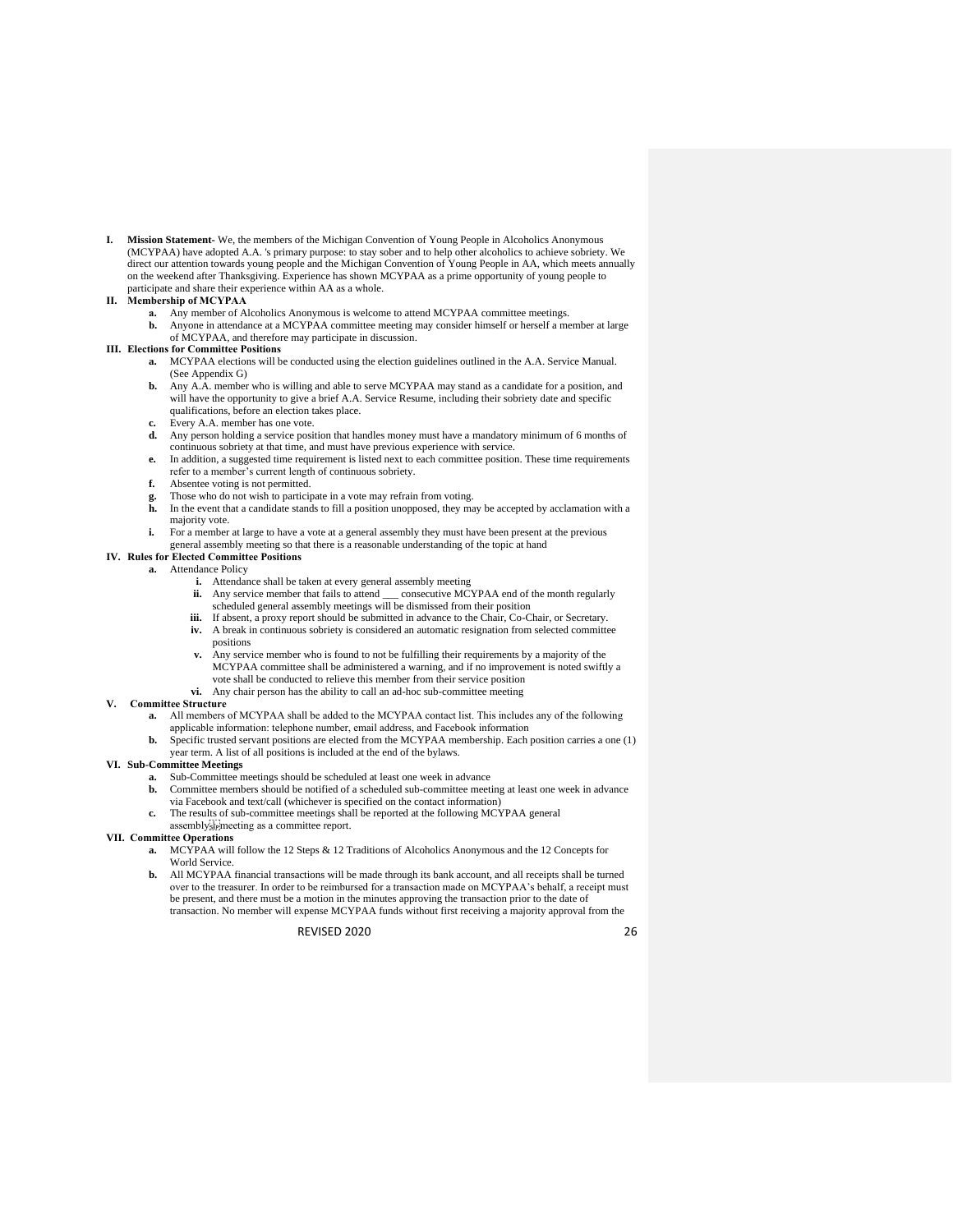committee. The bank signers are to include the Chair, Treasurer and Secretary of MCYPAA.

- **c.** After each year's election meeting, the previous year's bank signers will have 1 month to add the new Chair, Treasurer, and Secretary to the account as signers.
- **d.** At this point the previous year's Co-Chair, Treasurer and Secretary should be removed as signers.
- **e.** MCYPAA will maintain a P.O. Box for all written correspondence.
- **f.** The Committee P.O. Box and bank account will be used exclusively for MCYPAA business.
- **g.** Any amendments, deletions, or additions to the MCYPAA Bylaws will be made in a three-step process:
- **h.** The change will be submitted in writing, and copies distributed at a MCYPAA general assembly meeting.<br> **h.** The change will be discussed and evaluated after the group has had sufficient time to read the proposed
- **i.** The change will be discussed and evaluated after the group has had sufficient time to read the proposed amendments.
- **j.** All amendments require a majority approval from the voting body.
- **VIII. Committee Procedures**

#### **a.** General:

- **i.** MCYPAA general assembly meetings will be held the \_\_\_\_\_ of the month at \_\_\_\_\_ in \_ Michigan.
	- ii. Unless a majority votes to move or postpone an individual meeting.
	- iii. Additional general assembly meetings may be called by the chairperson
	- **iv.** In this circumstance the chairperson must give at least one week's notice to the committee
- **v.** Non-attendance at any additional general assembly meeting will not count as grounds for dismissal
- **b.** The Agenda:
	- **i.** The Chair will arrange the agenda for all MCYPAA meetings
	- **ii.** Agendas are to follow this order:
		- 1. Opening.<br>2. Review o
		- **2.** Review of the previous meeting's minutes.
		- **3.** Secretary's Report<br>**4.** Treasurer's Report
		- **4.** Treasurer's Report
		- **5.** Committee reports
		- **6.** Old Business
		- **7.** New Business
		- **8.** Closing
	- iii. All committee meetings shall be a maximum of one hour long, unless the majority votes to extend the meeting.
- **c.** Minutes:
	- **i.** The Secretary is to prepare each meeting's minutes, noting Old Business, motions, actions, and other important items. Copies of minutes are to be available to A.A. members upon request.
	- **ii.** The minutes are to be read, corrected when needed, and then approved at each committee meeting. **iii.** The Chair is responsible for conducting the meeting so as to allow the Secretary to make the most
	- accurate notes possible.
	- **iv.** The committee will honor all requests for clarification from the Secretary.
- **d.** Reports:
	- **i.** Reports shall inform MCYPAA of the status, progress, and direction of the individual or subcommittee.
		- ii. All committee Chairs/Liaisons shall give a report to the committee at every regularly scheduled MCYPAA meeting.
	- **iii.** All reports will be concise and well prepared.
	- **iv.** Following each report, the floor will be opened for questions and discussion.
- **e.** Motions and Voting Procedures:
	- **i.** In order for a motion to be discussed and voted upon, it must first be presented in the form of a motion (I make a motion to…) and then be seconded by another member of the committee.
	- **ii.** Motions are generally made during Reports, Old Business, or New Business.
	- **iii.** A majority vote is required to pass each motion.
	- **iv.** Motions may be withdrawn by the member making the motion at any time prior to the vote.
	- **v.** While motions may be amended by the committee at any time, friendly amendments shall be approved by the motion maker only.
	- **vi.** The Chair will not make motions, second them, or vote under any circumstances.
	- **vii.** In the discussion of a motion, the member who made the motion has the right to speak first and last